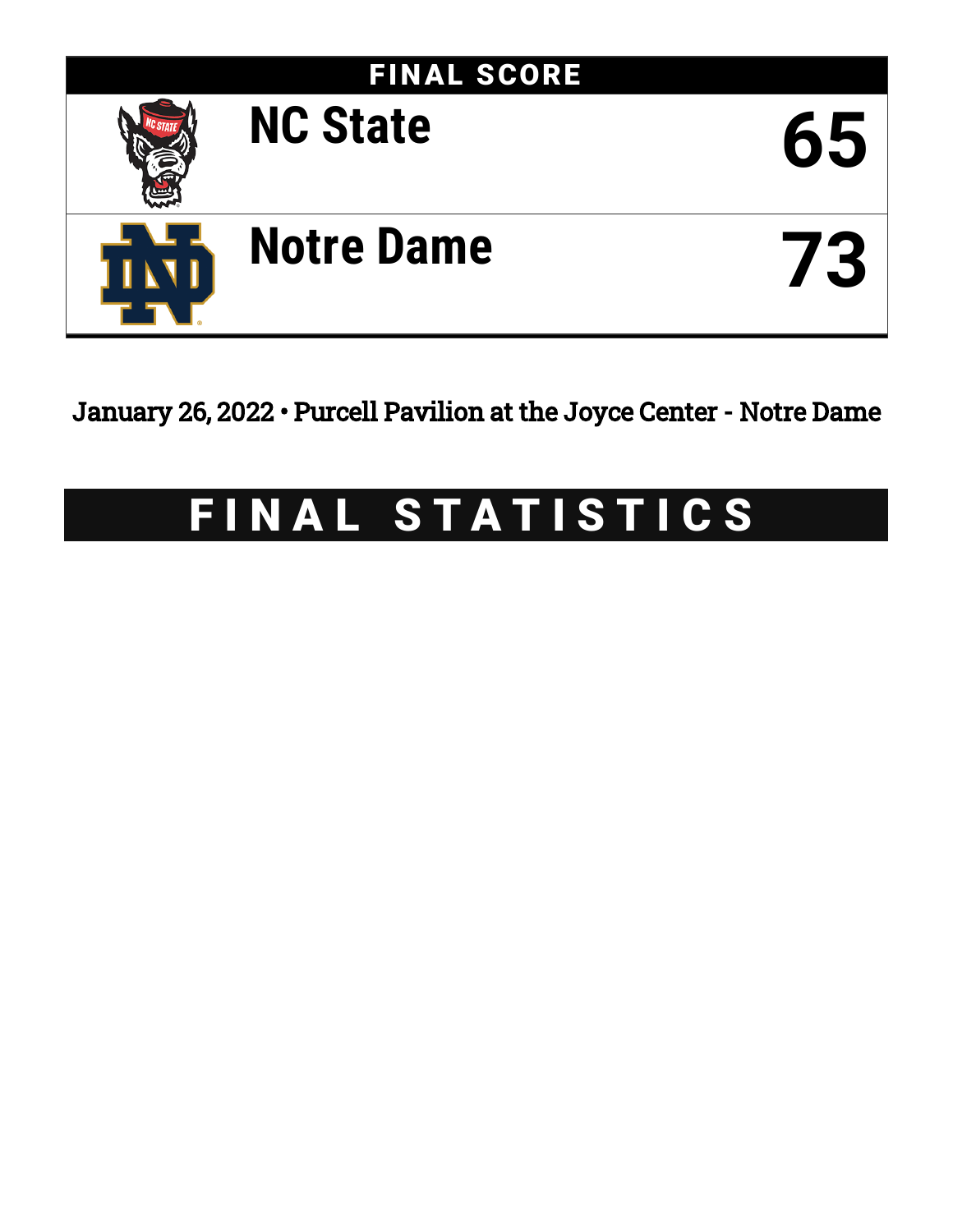### **Official Box Score NC State vs Notre Dame Game Totals -- Final Statistics January 26, 2022 at Purcell Pavilion at the Joyce Center - Notre Dame**



# **NC State 65**

| No. | Plaver                   | S  | <b>Pts</b> | FG.      | 3FG      | FТ      | OR | DR | TR             | PF             | A              | TO | <b>B</b> lk  | Stl          | Min   | $+/-$        |
|-----|--------------------------|----|------------|----------|----------|---------|----|----|----------------|----------------|----------------|----|--------------|--------------|-------|--------------|
| 00  | SMITH, TERQUAVION        | G  | 4          | $1-9$    | $1-5$    | $1 - 2$ |    | 6  |                |                | 2              | 4  |              | 2            | 35    | $-10$        |
| 01  | <b>SEABRON, DEREON</b>   | G  | 21         | $9 - 16$ | $1 - 2$  | $2 - 4$ | 2  | 6  | 8              | $\overline{2}$ |                | 0  | $\mathbf{0}$ | $\mathbf{0}$ | 36    | -6           |
| 04  | <b>HELLEMS, JERICOLE</b> | F. | 14         | $5 - 15$ | $2 - 6$  | $2 - 2$ | 0  | 4  | 4              | 5              | 2              | 2  | $\Omega$     |              | 35    | $-7$         |
| 14  | MORSELL, CASEY           | G  | 10         | $3 - 4$  | $2 - 2$  | $2 - 4$ | 3  | 5  | 8              | 5              | 0              | 0  | $\Omega$     |              | 21    | -1           |
| 21  | DOWUONA, EBENEZER        | F. | 6          | $3 - 5$  | $0 - 0$  | $0-0$   | 3  | 3  | 6              | 3              | $\Omega$       | 0  | $\Omega$     | $\Omega$     | 27    | -1           |
| 03  | HAYES, CAM               | G  | 10         | $5-9$    | $0 - 2$  | $0 - 0$ | 0  | 2  | $\overline{2}$ | 1.             |                | 4  | $\mathbf{0}$ | 0            | 25    | 2            |
| 05  | ALLEN, THOMAS            | G  | 0          | $0 - 1$  | $0 - 1$  | $0-0$   | 0  | 0  | 0              | 0              | 0              | 0  | 0            | 0            | 7     | $\mathbf{0}$ |
| 10  | PASS, BREON              | G  | $\Omega$   | $0 - 1$  | $0 - 1$  | $0 - 0$ | 0  |    |                |                | $\overline{2}$ | 2  | $\Omega$     |              | 10    | $-10$        |
| 11  | GIBSON, JAYLON           | F. | 0          | $0 - 1$  | $0 - 0$  | $0 - 0$ | 0  | 0  | 0              | 1              | 0              | 0  | $\Omega$     | 0            | 4     | -7           |
|     | <b>TEAM</b>              |    |            |          |          |         | 0  | 1  |                | $\Omega$       |                |    |              |              |       |              |
|     | <b>TOTALS</b>            |    |            | 65 26-61 | $6 - 19$ | $7-12$  | 9  | 28 | 37             | 19             | 8              | 13 |              |              | 5 200 |              |

| <b>Shooting By Period</b><br>Period | FG        | FG%   | 3FG      | 3FG%  | FТ      | FT%   |
|-------------------------------------|-----------|-------|----------|-------|---------|-------|
| 1st Half                            | 13-34     | 38%   | $3 - 14$ | 21%   | $1 - 2$ | 50%   |
| 2nd Half                            | $13 - 27$ | 48%   | $3-5$    | 60%   | $6-10$  | 60%   |
| Game                                | 26-61     | 42.6% | $6-19$   | 31.6% | $7-12$  | 58.3% |

*Deadball Rebounds:* 2,0 *Last FG:* 2nd-00:15 *Biggest Run:* 8-0 *Largest lead:* By 5 at 2nd-17:34 *Technical Fouls:* None.

# **Notre Dame 73**

| No.             | Player                | S. | <b>Pts</b> | FG       | 3FG       | FT       | OR       | DR          | TR       | <b>PF</b>     | A        | TO            | <b>BIK</b> | Stl            | Min   | $+/-$ |
|-----------------|-----------------------|----|------------|----------|-----------|----------|----------|-------------|----------|---------------|----------|---------------|------------|----------------|-------|-------|
| 00              | <b>WESLEY, BLAKE</b>  | G. |            | 15 3-16  | 1-6       | $8 - 12$ | 3        | 3           | 6        | 2             | 4        |               | 0          | $\overline{2}$ | 33    | 10    |
|                 | 03 HUBB, PRENTISS     | G  | 11         | $4 - 12$ | $2-6$     | $1 - 2$  | $\Omega$ | 3           | 3        | -1            | 5        | 0             | 2          | $\Omega$       | 40    | -8    |
| 14              | LASZEWSKI, NATE       | F. | 18         | $6-9$    | $4 - 5$   | $2 - 2$  |          | 10          | 11       | $\mathcal{P}$ | 1        |               |            | $\Omega$       | -36   | 8     |
|                 | 20 ATKINSON JR., PAUL | F. | 8          | $3 - 4$  | $0 - 0$   | $2 - 2$  | 3        | $\mathbf 0$ | 3        | 1             | 2        | 3             | $\Omega$   | 1              | 19    | $-4$  |
| -23             | GOODWIN, DANE         | G. | 17         | $6-12$   | $4 - 7$   | $1 - 2$  | 2        | 6           | 8        | 1.            | 1.       | 2             | $\Omega$   | $\mathbf 1$    | -37   | -6    |
| 02 <sub>2</sub> | <b>WERTZ, TREY</b>    | G  | $\Omega$   | $0 - 1$  | $0 - 1$   | $0 - 0$  | $\Omega$ | $\Omega$    | $\Omega$ | $\mathbf 1$   | $\Omega$ | $\mathcal{P}$ | $\Omega$   | $\Omega$       | 8     | $-2$  |
| 05              | RYAN, CORMAC          | G  | 4          | $0 - 3$  | $0 - 3$   | $4 - 4$  |          | 7           | 8        | 3             | 1        | 2             | $\Omega$   | $\mathcal{P}$  | -27   | 14    |
|                 | <b>TEAM</b>           |    |            |          |           |          | 1        | $\Omega$    | 1        | $\Omega$      |          | 0             |            |                |       |       |
|                 | <b>TOTALS</b>         |    |            | 73 22-57 | $11 - 28$ | 18-24    | 11       | 29          | 40       | 11            | 14       | 11            | 3          |                | 6 200 |       |
|                 |                       |    |            |          |           |          |          |             |          |               |          |               |            |                |       |       |

| Game                                | 22-57     | 38.6% | $11 - 28$ | 39.3% | $18 - 24$ | 75.0% |
|-------------------------------------|-----------|-------|-----------|-------|-----------|-------|
| 2nd Half                            | 11-28     | 39%   | ჩ 13      | 46%   | 15-18     | 83%   |
| 1st Half                            | $11 - 29$ | 38%   | $5 - 15$  | 33%   | $3-6$     | 50%   |
| <b>Shooting By Period</b><br>Period | FG        | FG%   | 3FG       | 3FG%  | FТ        | FT%   |

*Deadball Rebounds:* 2,0 *Last FG:* 2nd-00:55 *Biggest Run:* 15-0 *Largest lead:* By 10 at 2nd-07:09 *Technical Fouls:* None.

|                                                   | <b>Score</b>                          | 1st | 2nd | тот | <b>Points</b>     |  |
|---------------------------------------------------|---------------------------------------|-----|-----|-----|-------------------|--|
| Officials: Ron Groover, John Gaffney, Joe Lindsay | <b>NCS</b>                            | 30  | 35  | 65  | In the Paint      |  |
|                                                   | <b>UND</b>                            | 30  | 43  | 73  | Off Turns         |  |
| Start Time: 09:04 PM ET                           |                                       |     |     |     | 2nd Chance        |  |
|                                                   | NCS led for 12:06. UND led for 20:10. |     |     |     | <b>Fast Break</b> |  |
| End Time: 11:05 PM ET                             | Came was find for 7:44                |     |     |     |                   |  |

Game Duration: **2:00** Conference Game;

**Game was tied for 7:44.** Times tied: **7** Lead Changes: **9**

| Points       | <b>NCS</b>     | UND            |
|--------------|----------------|----------------|
| In the Paint | 36             | 20             |
| Off Turns    | 9              | 20             |
| 2nd Chance   | 10             | 13             |
| Fast Break   | 13             |                |
| Bench        | 10             |                |
| Per Poss     | 0.970<br>30/67 | 1.106<br>31/66 |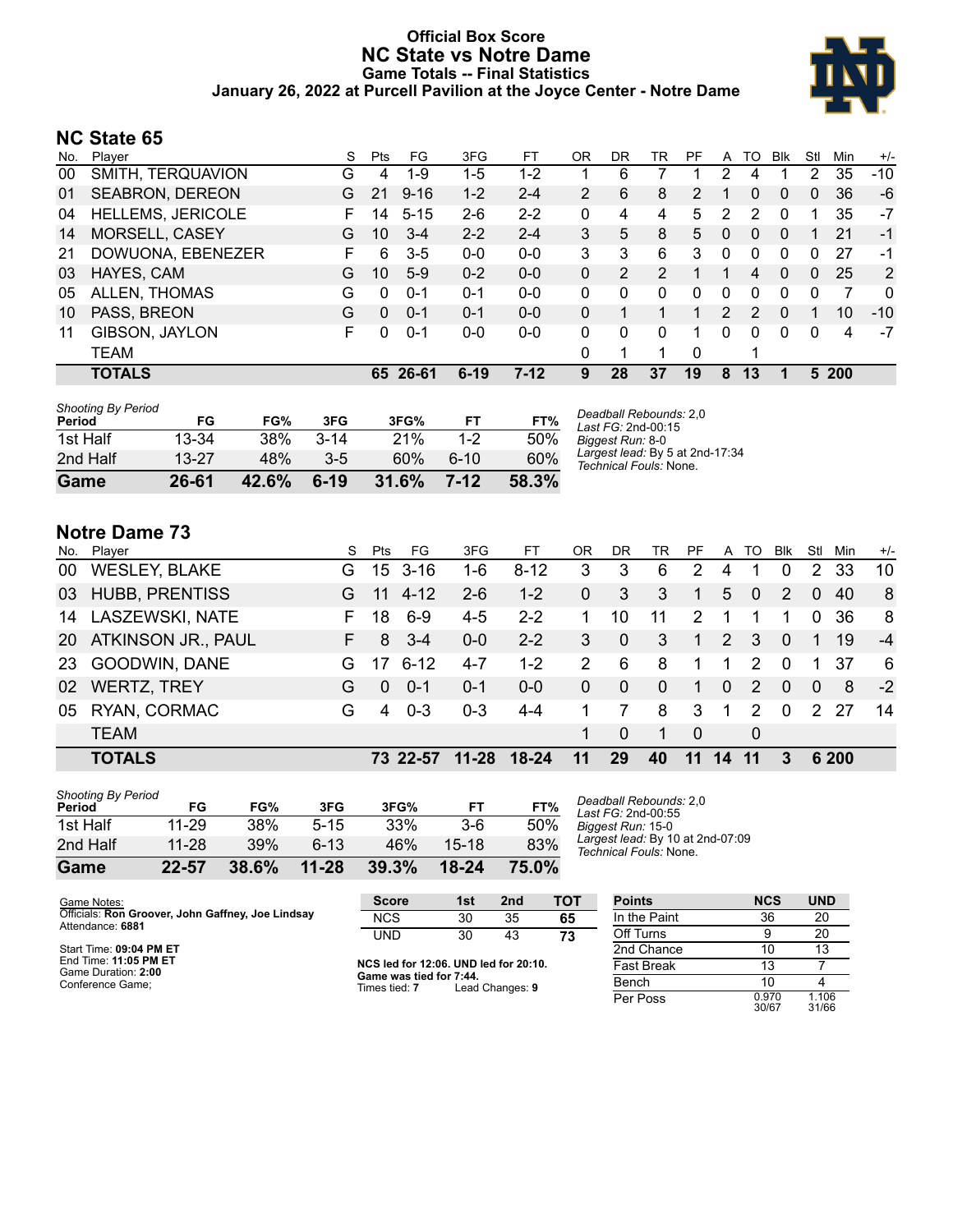### **Official Box Score NC State vs Notre Dame First Half Statistics Only January 26, 2022 at Purcell Pavilion at the Joyce Center - Notre Dame**



# **NC State 30**

|     | <b>TOTALS</b>            |    | 30            | $13 - 34$ | $3 - 14$ | $1 - 2$   | 6         | 14        | 20       | 5            | 4            | 5  |              | 3        | 100 |                |
|-----|--------------------------|----|---------------|-----------|----------|-----------|-----------|-----------|----------|--------------|--------------|----|--------------|----------|-----|----------------|
|     | TEAM                     |    |               |           |          |           | 0         | 1         |          | 0            |              |    |              |          |     |                |
| 11  | GIBSON, JAYLON           | F. | 0             | $0 - 1$   | $0-0$    | $0 - 0$   | 0         | $\Omega$  | $\Omega$ | 1            | $\Omega$     | 0  | 0            | $\Omega$ | 2   | $-1$           |
| 10  | PASS, BREON              | G  | $\Omega$      | $0 - 1$   | $0 - 1$  | $0 - 0$   | 0         | 0         | $\Omega$ | $\Omega$     |              | 0  | $\Omega$     | $\Omega$ | 4   | -3             |
| 05  | ALLEN, THOMAS            | G  | $\Omega$      | $0 - 1$   | $0 - 1$  | $0 - 0$   | 0         | 0         | 0        | 0            | $\Omega$     | 0  | 0            | $\Omega$ | 4   | $\mathbf{0}$   |
| 03  | HAYES, CAM               | G  | $\mathcal{P}$ | $1 - 3$   | $0 - 1$  | $0 - 0$   | 0         |           |          | $\mathbf{0}$ |              | 2  | 0            | $\Omega$ | 14  | $-2$           |
| 21  | DOWUONA, EBENEZER        | F. | 4             | $2 - 4$   | $0 - 0$  | $0 - 0$   | 3         | 2         | 5        |              | $\Omega$     | 0  | 0            | 0        | 18  | 1              |
| 14  | MORSELL, CASEY           | G  | 2             | $1 - 1$   | $0 - 0$  | $0 - 0$   |           | 0         |          | 2            | $\mathbf{0}$ | 0  | $\mathbf{0}$ | 0        | 3   | $\overline{4}$ |
| 04  | <b>HELLEMS, JERICOLE</b> |    |               | $3 - 10$  | $1 - 4$  | $0 - 0$   | 0         | 2         | 2        |              |              | 0  | 0            |          | 20  | $\mathbf{0}$   |
| 01  | <b>SEABRON, DEREON</b>   | G  | 11            | $5 - 8$   | $1 - 2$  | $0-0$     | 1.        | 3         | 4        | 0            | 0            | 0  | 0            | 0        | 17  | 2              |
| 00  | SMITH, TERQUAVION        | G  | 4             | $1 - 5$   | $1-5$    | 1-2       |           | 5         | 6        | 0            |              | 2  |              | 2        | 17  | $-1$           |
| No. | Player                   | S. | <b>Pts</b>    | <b>FG</b> | 3FG      | <b>FT</b> | <b>OR</b> | <b>DR</b> | TR       | <b>PF</b>    | $\mathsf{A}$ | TO | <b>B</b> lk  | Stl      | Min | $+/-$          |

| <b>Shooting By Period</b><br>Period | FG        | FG%        | 3FG      | 3FG%  |         | FT%   | Deadball Rebounds: 2,0<br>Last FG Half: NCS 2nd-00:15 |
|-------------------------------------|-----------|------------|----------|-------|---------|-------|-------------------------------------------------------|
| 1st Half                            | $13 - 34$ | <b>38%</b> | $3 - 14$ | 21%   | $1 - 2$ | 50%   |                                                       |
| Game                                | $26 - 61$ | 42.6%      | $6-19$   | 31.6% | 7-12    | 58.3% |                                                       |

# **Notre Dame 30**

| No.             | Player                | S. | <b>Pts</b> | <b>FG</b> | 3FG     | <b>FT</b> | <b>OR</b> | <b>DR</b>      | <b>TR</b> | <b>PF</b>      |          | A TO     | <b>BIK</b> | Stl      | Min       | $+/-$          |
|-----------------|-----------------------|----|------------|-----------|---------|-----------|-----------|----------------|-----------|----------------|----------|----------|------------|----------|-----------|----------------|
| 00              | <b>WESLEY, BLAKE</b>  | G  | 4          | 1-6       | 1-3     | 1-4       | 0         | 2              | 2         | 0              | 0        | 0        |            |          | 14        | -1             |
| 03              | <b>HUBB, PRENTISS</b> | G  | 5          | $2 - 6$   | $1 - 3$ | $0 - 0$   | 0         |                |           | $\mathbf{0}$   | 2        | $\Omega$ | $\Omega$   | $\Omega$ | <b>20</b> | $\Omega$       |
| 14              | LASZEWSKI, NATE       |    |            | $2 - 4$   | $1 - 2$ | $2 - 2$   |           | 4              | 5         |                |          | 0        | $\Omega$   | $\Omega$ | 17        | -1             |
| 20 <sub>1</sub> | ATKINSON JR., PAUL    | F. | 6          | $3 - 3$   | $0 - 0$ | $0 - 0$   | 3         | $\mathbf{0}$   | 3         | 1              | 2        | 3        | $\Omega$   | 1        | 14        | 2              |
| 23              | GOODWIN, DANE         | G  | 8          | $3 - 7$   | $2 - 4$ | $0-0$     | 1.        | 3              | 4         | $\Omega$       |          |          | $\Omega$   | $\Omega$ | 17        | $-2$           |
| 02              | <b>WERTZ, TREY</b>    | G  | $\Omega$   | $0 - 1$   | $0 - 1$ | $0 - 0$   | 0         | $\overline{0}$ | $\Omega$  | $\overline{0}$ | $\Omega$ | 2        | $\Omega$   | $\Omega$ |           | $\overline{1}$ |
| 05              | RYAN, CORMAC          | G  | $\Omega$   | $0 - 2$   | $0 - 2$ | $0-0$     | 0         | 5              | 5         | $\Omega$       |          |          | $\Omega$   | $\Omega$ | 10        | $\mathbf 1$    |
|                 | <b>TEAM</b>           |    |            |           |         |           |           | 0              |           | $\overline{0}$ |          | 0        |            |          |           |                |
|                 | <b>TOTALS</b>         |    |            | 30 11-29  | 15      | 3-6       | 6         | 15             | 21        | 2              |          |          |            |          | 2 100     |                |

| <b>Shooting By Period</b> |       |       |           |       |           |       |
|---------------------------|-------|-------|-----------|-------|-----------|-------|
| Period                    | FG    | FG%   | 3FG       | 3FG%  | FТ        | FT%   |
| 1st Half                  | 11-29 | 38%   | $5 - 15$  | 33%   | 3-6       | 50%   |
| Game                      | 22-57 | 38.6% | $11 - 28$ | 39.3% | $18 - 24$ | 75.0% |

*Deadball Rebounds:* 2,0 *Last FG Half:* UND 2nd-00:55

| Game Notes:                                                           | <b>Score</b> | 1st | 2 <sub>nd</sub> | <b>TOT</b> | <b>Points (This Period)</b> | <b>NCS</b>     | <b>UND</b>     |
|-----------------------------------------------------------------------|--------------|-----|-----------------|------------|-----------------------------|----------------|----------------|
| Officials: Ron Groover, John Gaffney, Joe Lindsay<br>Attendance: 6881 | <b>NCS</b>   | 30  | 35              | 65         | In the Paint                | 20             |                |
|                                                                       | <b>UND</b>   | 30  | 43              | 73         | Off Turns                   |                |                |
| Start Time: 09:04 PM ET                                               |              |     |                 |            | 2nd Chance                  |                |                |
| End Time: 11:05 PM ET<br>Game Duration: 2:00                          |              |     |                 |            | <b>Fast Break</b>           |                |                |
| Conference Game:                                                      |              |     |                 |            | Bench                       |                |                |
|                                                                       |              |     |                 |            | Per Poss                    | 0.882<br>14/34 | 0.938<br>13/32 |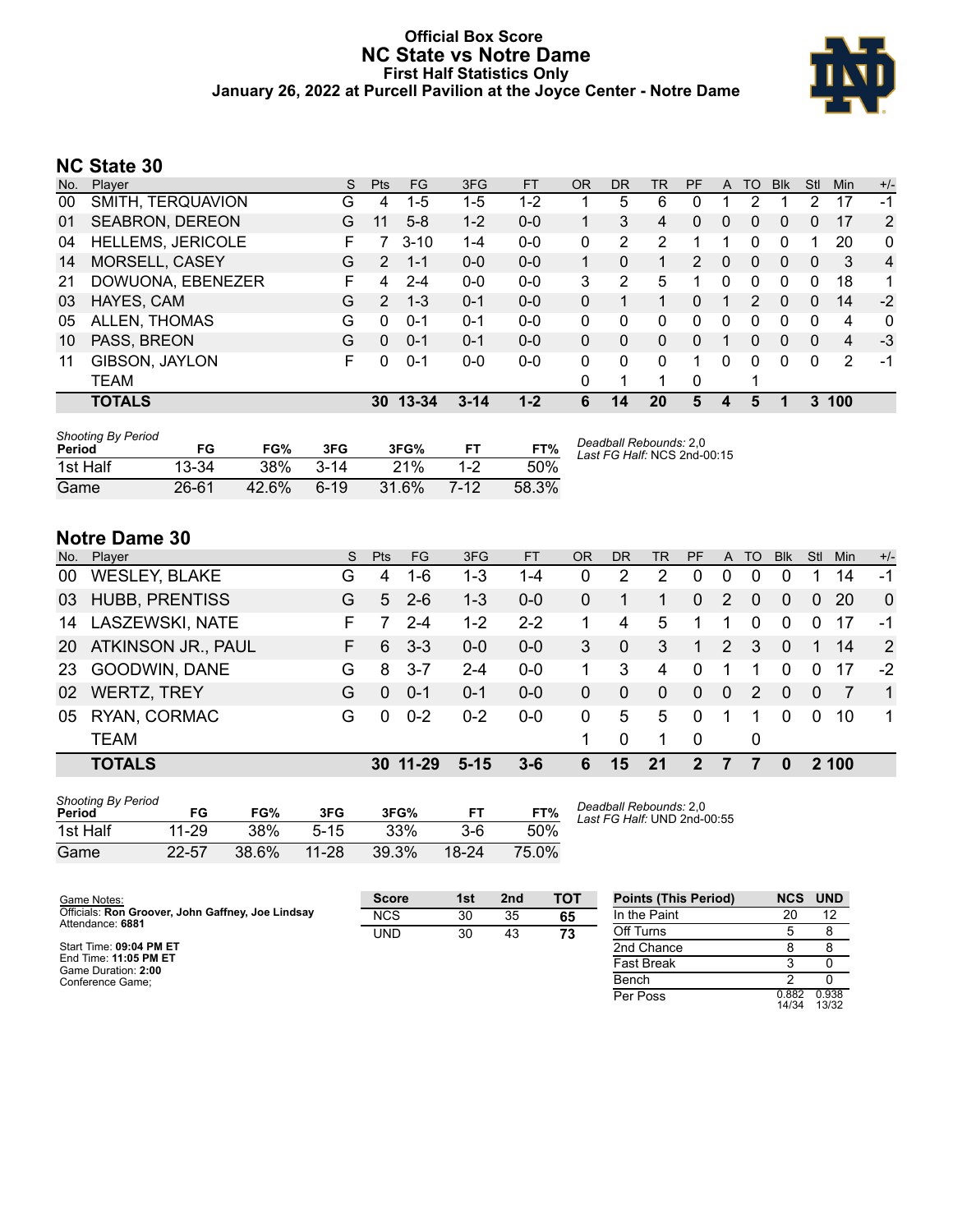#### **Official Play-By-Play NC State vs Notre Dame First Half January 26, 2022 at Purcell Pavilion at the Joyce Center - Notre Dame**



#### **Period 1**

<mark>Starters:</mark><br>NC State: 0 SMITH,TERQUAVION (G); 1 SEABRON,DEREON (G); 4 HELLEMS,JERICOLE (F); 14 MORSELL,CASEY (G); 21 DOWUONA,EBENEZER (F);<br>Notre Dame: 0 WESLEY,BLAKE (G); 3 HUBB,PRENTISS (G); 14 LASZEWSKI,NATE (F); 20 ATKI

| Time           | <b>VISITORS: NC State</b>                                        | <b>Score</b> | <b>Margin</b>  | <b>HOME: Notre Dame</b>                  |
|----------------|------------------------------------------------------------------|--------------|----------------|------------------------------------------|
| 19:36          | MISSED 3PTR by HELLEMS, JERICOLE                                 |              |                |                                          |
| 19:31          | REBOUND (OFF) by SEABRON, DEREON                                 |              |                |                                          |
| 19:31          | GOOD! LAYUP by SEABRON, DEREON                                   | $0 - 2$      | V <sub>2</sub> |                                          |
| 19:06          |                                                                  | $2 - 2$      | T              | GOOD! LAYUP by ATKINSON JR., PAUL [PNT]  |
| 18:48          | TURNOVER (BADPASS) by SMITH, TERQUAVION                          |              |                |                                          |
| 18:48          |                                                                  |              |                | STEAL by WESLEY, BLAKE                   |
| 18:42          | FOUL (PERSONAL) by MORSELL, CASEY                                |              |                |                                          |
| 18:41          |                                                                  |              |                | MISSED FT by WESLEY, BLAKE               |
| 18:41          |                                                                  |              |                | REBOUND (OFF) by TEAM                    |
| 18:41          |                                                                  |              |                | MISSED FT by WESLEY, BLAKE               |
| 18:38          | REBOUND (DEF) by DOWUONA, EBENEZER                               |              |                |                                          |
| 18:14          | MISSED JUMPER by HELLEMS, JERICOLE                               |              |                |                                          |
| 18:11          |                                                                  |              |                | REBOUND (DEF) by GOODWIN, DANE           |
| 17:52          |                                                                  |              |                | TURNOVER (BADPASS) by ATKINSON JR., PAUL |
| 17:52          | STEAL by HELLEMS, JERICOLE                                       |              |                |                                          |
| 17:47          | MISSED LAYUP by HELLEMS, JERICOLE                                |              |                |                                          |
| 17:44<br>17:43 | REBOUND (OFF) by MORSELL, CASEY<br>GOOD! LAYUP by MORSELL, CASEY | $2 - 4$      | V <sub>2</sub> |                                          |
| 17:22          |                                                                  |              |                |                                          |
| 17:18          | REBOUND (DEF) by TEAM                                            |              |                | MISSED JUMPER by HUBB, PRENTISS          |
| 17:06          | MISSED JUMPER by SEABRON, DEREON                                 |              |                |                                          |
| 17:03          | REBOUND (OFF) by DOWUONA, EBENEZER                               |              |                |                                          |
| 17:02          | GOOD! DUNK by DOWUONA, EBENEZER                                  | $2 - 6$      | V <sub>4</sub> |                                          |
| 16:48          | FOUL (PERSONAL) by MORSELL, CASEY                                |              |                |                                          |
| 16:48          | SUB OUT: MORSELL, CASEY                                          |              |                |                                          |
| 16:48          | SUB IN: HAYES, CAM                                               |              |                |                                          |
| 16:40          |                                                                  |              |                | MISSED 3PTR by WESLEY, BLAKE             |
| 16:38          | REBOUND (DEF) by HELLEMS, JERICOLE                               |              |                |                                          |
| 16:24          | MISSED 3PTR by SMITH, TERQUAVION                                 |              |                |                                          |
| 16:19          |                                                                  |              |                | REBOUND (DEF) by LASZEWSKI, NATE         |
| 15:58          |                                                                  | $4 - 6$      | V <sub>2</sub> | GOOD! JUMPER by ATKINSON JR., PAUL [PNT] |
| 15:41          | MISSED 3PTR by SMITH, TERQUAVION                                 |              |                |                                          |
| 15:37          |                                                                  |              |                | REBOUND (DEF) by WESLEY, BLAKE           |
| 15:26          |                                                                  | $7-6$        | H <sub>1</sub> | GOOD! 3PTR by HUBB, PRENTISS             |
| 15:26          |                                                                  |              |                | ASSIST by ATKINSON JR., PAUL             |
| 15:07          | GOOD! JUMPER by HELLEMS, JERICOLE [PNT]                          | $7 - 8$      | V <sub>1</sub> |                                          |
| 14:49          |                                                                  |              |                | MISSED LAYUP by WESLEY, BLAKE            |
| 14:46          | REBOUND (DEF) by SMITH, TERQUAVION                               |              |                |                                          |
| 14:33          | MISSED 3PTR by HELLEMS, JERICOLE                                 |              |                |                                          |
| 14:29          |                                                                  |              |                | REBOUND (DEF) by LASZEWSKI, NATE         |
| 14:16          |                                                                  | $9 - 8$      | H <sub>1</sub> | GOOD! LAYUP by GOODWIN, DANE             |
| 14:16          |                                                                  |              |                | ASSIST by LASZEWSKI, NATE                |
| 13:56          | MISSED JUMPER by DOWUONA, EBENEZER                               |              |                |                                          |
| 13:52          |                                                                  |              |                | REBOUND (DEF) by LASZEWSKI, NATE         |
| 13:33          |                                                                  | $11 - 8$     | H <sub>3</sub> | GOOD! DUNK by LASZEWSKI, NATE            |
| 13:33          |                                                                  |              |                | ASSIST by ATKINSON JR., PAUL             |
| 13:05<br>13:05 | GOOD! LAYUP by HELLEMS, JERICOLE<br>ASSIST by HAYES, CAM         | $11 - 10$    | H <sub>1</sub> |                                          |
| 12:41          |                                                                  |              |                | TURNOVER (LOSTBALL) by GOODWIN, DANE     |
| 12:41          | STEAL by SMITH, TERQUAVION                                       |              |                |                                          |
| 12:37          |                                                                  |              |                | FOUL (PERSONAL) by LASZEWSKI, NATE       |
| 12:37          |                                                                  |              |                |                                          |
| 12:37          |                                                                  |              |                | SUB OUT: WESLEY, BLAKE                   |
| 12:37          |                                                                  |              |                | SUB OUT: ATKINSON JR., PAUL              |
| 12:37          |                                                                  |              |                | SUB IN: WERTZ, TREY                      |
| 12:37          |                                                                  |              |                | SUB IN: RYAN, CORMAC                     |
| 12:37          | GOOD! FT by SMITH, TERQUAVION [FB]                               | $11 - 11$    | Τ              |                                          |
| 12:37          | MISSED FT by SMITH, TERQUAVION                                   |              |                |                                          |
| 12:35          |                                                                  |              |                | REBOUND (DEF) by RYAN, CORMAC            |
| 12:13          |                                                                  |              |                | MISSED 3PTR by GOODWIN, DANE             |
| 12:09          | REBOUND (DEF) by SMITH, TERQUAVION                               |              |                |                                          |
| 12:05          | GOOD! 3PTR by SMITH, TERQUAVION                                  | $11 - 14$    | $V_3$          |                                          |
| 12:05          | ASSIST by HELLEMS, JERICOLE                                      |              |                |                                          |
| 11:46          |                                                                  |              |                | MISSED LAYUP by GOODWIN, DANE            |
| 11:46          | BLOCK by SMITH, TERQUAVION                                       |              |                |                                          |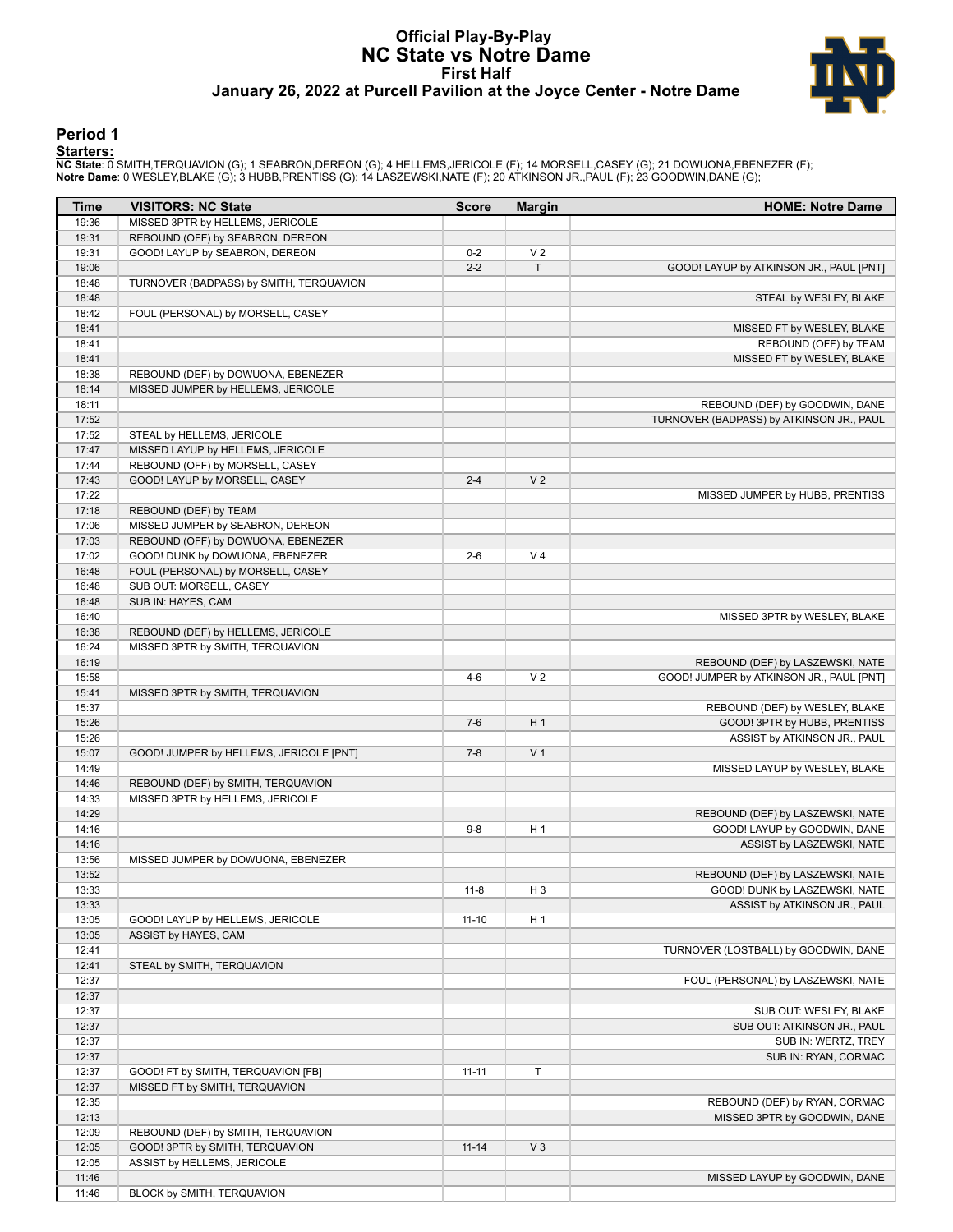| Time           | <b>VISITORS: NC State</b>                                              | <b>Score</b> | <b>Margin</b>  | <b>HOME: Notre Dame</b>                   |
|----------------|------------------------------------------------------------------------|--------------|----------------|-------------------------------------------|
| 11:42          | REBOUND (DEF) by SMITH, TERQUAVION                                     |              |                |                                           |
| 11:41          | GOOD! DUNK by SEABRON, DEREON [FB]                                     | $11 - 16$    | V <sub>5</sub> |                                           |
| 11:41          | ASSIST by SMITH, TERQUAVION                                            |              |                |                                           |
| 11:31          |                                                                        |              |                | MISSED 3PTR by RYAN, CORMAC               |
| 11:28          |                                                                        |              |                | REBOUND (OFF) by GOODWIN, DANE            |
| 11:27          |                                                                        | $14 - 16$    | V <sub>2</sub> | GOOD! 3PTR by LASZEWSKI, NATE             |
| 11:27<br>10:58 | MISSED 3PTR by HAYES, CAM                                              |              |                | ASSIST by GOODWIN, DANE                   |
| 10:56          |                                                                        |              |                | REBOUND (DEF) by RYAN, CORMAC             |
| 10:56          | FOUL (PERSONAL) by HELLEMS, JERICOLE                                   |              |                |                                           |
| 10:56          |                                                                        |              |                |                                           |
| 10:56          | SUB OUT: SEABRON, DEREON                                               |              |                |                                           |
| 10:56          | SUB OUT: DOWUONA, EBENEZER                                             |              |                |                                           |
| 10:56          | SUB IN: PASS, BREON                                                    |              |                |                                           |
| 10:56          | SUB IN: GIBSON, JAYLON                                                 |              |                |                                           |
| 10:44          |                                                                        |              |                | MISSED 3PTR by GOODWIN, DANE              |
| 10:41          |                                                                        |              |                | REBOUND (OFF) by TEAM                     |
| 10:23          |                                                                        | $17 - 16$    | H <sub>1</sub> | GOOD! 3PTR by GOODWIN, DANE               |
| 10:23          |                                                                        |              |                | ASSIST by HUBB, PRENTISS                  |
| 09:54          | MISSED LAYUP by GIBSON, JAYLON                                         |              |                |                                           |
| 09:50          |                                                                        |              |                | REBOUND (DEF) by RYAN, CORMAC             |
| 09:44          |                                                                        |              |                | MISSED 3PTR by WERTZ, TREY                |
| 09:40          | REBOUND (DEF) by HELLEMS, JERICOLE                                     |              |                |                                           |
| 09:31<br>09:31 | GOOD! 3PTR by HELLEMS, JERICOLE                                        | 17-19        | V <sub>2</sub> |                                           |
| 09:16          | ASSIST by PASS, BREON<br>FOUL (PERSONAL) by GIBSON, JAYLON             |              |                |                                           |
| 09:16          |                                                                        | 18-19        | V <sub>1</sub> | GOOD! FT by LASZEWSKI, NATE               |
| 09:16          |                                                                        |              |                | SUB OUT: GOODWIN, DANE                    |
| 09:16          |                                                                        |              |                | SUB IN: WESLEY, BLAKE                     |
| 09:16          | SUB OUT: HAYES, CAM                                                    |              |                |                                           |
| 09:16          | SUB OUT: GIBSON, JAYLON                                                |              |                |                                           |
| 09:16          | SUB IN: ALLEN, THOMAS                                                  |              |                |                                           |
| 09:16          | SUB IN: DOWUONA, EBENEZER                                              |              |                |                                           |
| 09:16          |                                                                        | 19-19        | Т              | GOOD! FT by LASZEWSKI, NATE               |
| 09:16          |                                                                        |              |                | SUB OUT: LASZEWSKI, NATE                  |
| 09:16          |                                                                        |              |                | SUB IN: ATKINSON JR., PAUL                |
| 09:05          | MISSED 3PTR by PASS, BREON                                             |              |                |                                           |
| 08:59          | REBOUND (OFF) by SMITH, TERQUAVION                                     |              |                |                                           |
| 08:58          | MISSED 3PTR by ALLEN, THOMAS                                           |              |                |                                           |
| 08:54          |                                                                        |              |                | REBOUND (DEF) by HUBB, PRENTISS           |
| 08:45<br>08:41 |                                                                        |              |                | MISSED 3PTR by RYAN, CORMAC               |
| 08:37          | REBOUND (DEF) by SMITH, TERQUAVION<br>MISSED 3PTR by SMITH, TERQUAVION |              |                |                                           |
| 08:34          |                                                                        |              |                | REBOUND (DEF) by RYAN, CORMAC             |
| 08:14          |                                                                        |              |                | TURNOVER (BADPASS) by WERTZ, TREY         |
| 08:14          | SUB OUT: SMITH, TERQUAVION                                             |              |                |                                           |
| 08:14          | SUB IN: SEABRON, DEREON                                                |              |                |                                           |
| 07:45          | MISSED 3PTR by HELLEMS, JERICOLE                                       |              |                |                                           |
| 07:44          | REBOUND (OFF) by TEAM                                                  |              |                |                                           |
| 07:44          | TURNOVER (SHOTCLOCK) by TEAM                                           |              |                |                                           |
| 07:44          |                                                                        |              |                |                                           |
| 07:20          |                                                                        | $22 - 19$    | $H_3$          | GOOD! 3PTR by WESLEY, BLAKE               |
| 07:20          |                                                                        |              |                | ASSIST by RYAN, CORMAC                    |
| 07:00          | GOOD! 3PTR by SEABRON, DEREON                                          | 22-22        | T              |                                           |
| 06:42          | FOUL (PERSONAL) by DOWUONA, EBENEZER                                   |              |                |                                           |
| 06:42          |                                                                        | 23-22        | H <sub>1</sub> | GOOD! FT by WESLEY, BLAKE                 |
| 06:42          | SUB OUT: PASS, BREON                                                   |              |                |                                           |
| 06:42<br>06:42 | SUB IN: HAYES, CAM                                                     |              |                | MISSED FT by WESLEY, BLAKE                |
| 06:40          |                                                                        |              |                | REBOUND (OFF) by ATKINSON JR., PAUL       |
| 06:36          |                                                                        |              |                | TURNOVER (TRAVEL) by RYAN, CORMAC         |
| 06:36          |                                                                        |              |                | SUB OUT: WERTZ, TREY                      |
| 06:36          |                                                                        |              |                | SUB OUT: RYAN, CORMAC                     |
| 06:36          |                                                                        |              |                | SUB IN: LASZEWSKI, NATE                   |
| 06:36          |                                                                        |              |                | SUB IN: GOODWIN, DANE                     |
| 06:23          | MISSED LAYUP by SEABRON, DEREON                                        |              |                |                                           |
| 06:20          | REBOUND (OFF) by DOWUONA, EBENEZER                                     |              |                |                                           |
| 06:20          | GOOD! LAYUP by DOWUONA, EBENEZER                                       | 23-24        | V <sub>1</sub> |                                           |
| 05:46          |                                                                        |              |                | TURNOVER (LOSTBALL) by ATKINSON JR., PAUL |
| 05:35          | MISSED LAYUP by HELLEMS, JERICOLE                                      |              |                |                                           |
| 05:31          |                                                                        |              |                | REBOUND (DEF) by WESLEY, BLAKE            |
| 05:22          |                                                                        |              |                | MISSED LAYUP by WESLEY, BLAKE             |
| 05:18          | REBOUND (DEF) by HAYES, CAM                                            |              |                |                                           |
| 05:14          | TURNOVER (BADPASS) by HAYES, CAM                                       |              |                |                                           |
| 05:14          |                                                                        |              |                | STEAL by ATKINSON JR., PAUL               |
| 05:01          |                                                                        |              |                | MISSED 3PTR by WESLEY, BLAKE              |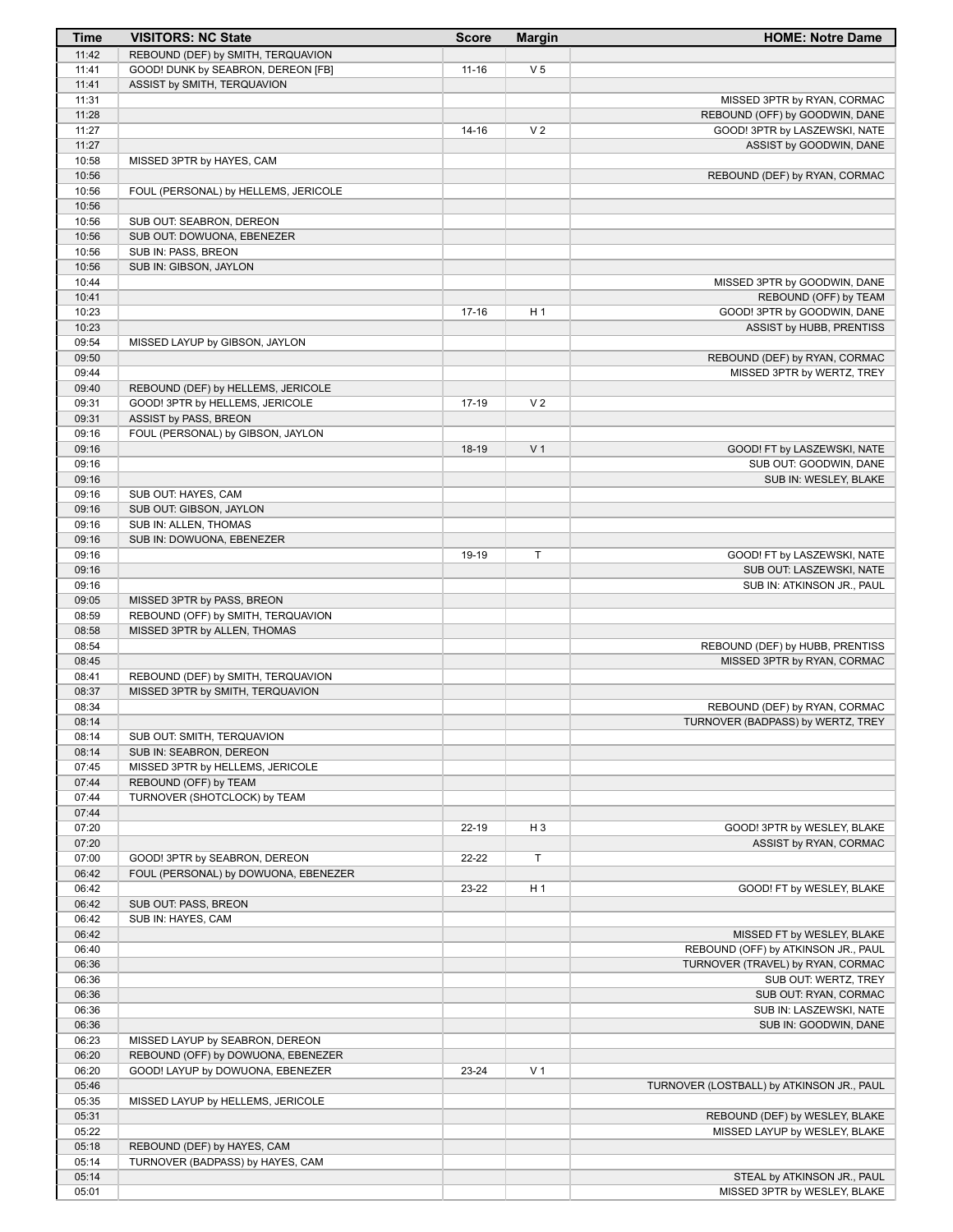| <b>Time</b> | <b>VISITORS: NC State</b>               | <b>Score</b> | <b>Margin</b>  | <b>HOME: Notre Dame</b>                    |
|-------------|-----------------------------------------|--------------|----------------|--------------------------------------------|
| 04:59       |                                         |              |                | REBOUND (OFF) by ATKINSON JR., PAUL        |
| 04:59       | SUB OUT: ALLEN, THOMAS                  |              |                |                                            |
| 04:59       | SUB IN: SMITH, TERQUAVION               |              |                |                                            |
| 04:43       |                                         |              |                | MISSED 3PTR by HUBB, PRENTISS              |
| 04:39       | REBOUND (DEF) by SEABRON, DEREON        |              |                |                                            |
| 04:32       | MISSED 3PTR by SEABRON, DEREON          |              |                |                                            |
| 04:28       |                                         |              |                | REBOUND (DEF) by GOODWIN, DANE             |
| 04:15       |                                         |              |                | MISSED LAYUP by GOODWIN, DANE              |
| 04:11       | REBOUND (DEF) by DOWUONA, EBENEZER      |              |                |                                            |
| 04:03       | MISSED JUMPER by HAYES, CAM             |              |                |                                            |
| 04:00       |                                         |              |                | REBOUND (DEF) by LASZEWSKI, NATE           |
| 03:54       |                                         |              |                | FOUL (OFF) by ATKINSON JR., PAUL           |
| 03:54       |                                         |              |                | TURNOVER (OFFENSIVE) by ATKINSON JR., PAUL |
| 03:54       |                                         |              |                |                                            |
| 03:54       |                                         |              |                | SUB OUT: ATKINSON JR., PAUL                |
| 03:54       |                                         |              |                | SUB IN: RYAN, CORMAC                       |
| 03:37       | MISSED JUMPER by HELLEMS, JERICOLE      |              |                |                                            |
| 03:33       | REBOUND (OFF) by DOWUONA, EBENEZER      |              |                |                                            |
| 03:32       | MISSED JUMPER by DOWUONA, EBENEZER      |              |                |                                            |
| 03:30       |                                         |              |                | REBOUND (DEF) by GOODWIN, DANE             |
| 03:17       |                                         |              |                | MISSED JUMPER by WESLEY, BLAKE             |
| 03:13       | REBOUND (DEF) by SEABRON, DEREON        |              |                |                                            |
| 03:07       | GOOD! JUMPER by HAYES, CAM [PNT]        | 23-26        | $V_3$          |                                            |
| 02:46       |                                         |              |                | MISSED 3PTR by LASZEWSKI, NATE             |
| 02:43       | REBOUND (DEF) by SMITH, TERQUAVION      |              |                |                                            |
| 02:40       | TURNOVER (BADPASS) by SMITH, TERQUAVION |              |                |                                            |
| 02:40       |                                         |              |                | SUB OUT: WESLEY, BLAKE                     |
| 02:40       |                                         |              |                | SUB IN: WERTZ, TREY                        |
| 02:16       |                                         | 26-26        | T              | GOOD! 3PTR by GOODWIN, DANE                |
| 02:16       |                                         |              |                | ASSIST by HUBB, PRENTISS                   |
| 01:52       | GOOD! LAYUP by SEABRON, DEREON          | 26-28        | V <sub>2</sub> |                                            |
| 01:38       |                                         |              |                | TURNOVER (BADPASS) by WERTZ, TREY          |
| 01:38       | STEAL by SMITH, TERQUAVION              |              |                |                                            |
| 01:32       | TURNOVER (TRAVEL) by HAYES, CAM         |              |                |                                            |
| 01:32       |                                         |              |                | SUB OUT: WERTZ, TREY                       |
| 01:32       |                                         |              |                | SUB IN: ATKINSON JR., PAUL                 |
| 01:13       |                                         |              |                | MISSED LAYUP by HUBB, PRENTISS             |
| 01:09       |                                         |              |                | REBOUND (OFF) by ATKINSON JR., PAUL        |
| 01:09       |                                         | 28-28        | T.             | GOOD! LAYUP by ATKINSON JR., PAUL          |
| 00:57       | GOOD! JUMPER by SEABRON, DEREON [PNT]   | 28-30        | V <sub>2</sub> |                                            |
| 00:45       |                                         | 30-30        | $\top$         | GOOD! LAYUP by HUBB, PRENTISS [PNT]        |
| 00:26       | MISSED 3PTR by SMITH, TERQUAVION        |              |                |                                            |
| 00:22       |                                         |              |                | REBOUND (DEF) by RYAN, CORMAC              |
| 00:05       |                                         |              |                | MISSED 3PTR by HUBB, PRENTISS              |
| 00:01       |                                         |              |                | REBOUND (OFF) by LASZEWSKI, NATE           |
| 00:00       |                                         |              |                | MISSED LAYUP by LASZEWSKI, NATE            |
| 00:00       | REBOUND (DEF) by SEABRON, DEREON        |              |                |                                            |

# **NC State 30, Notre Dame 30**

| <b>Points (This Period)</b> | <b>NCS</b>     | <b>UND</b>     |
|-----------------------------|----------------|----------------|
| In the Paint                | 20             | 12             |
| Off Turns                   | 5              |                |
| 2nd Chance                  |                |                |
| <b>Fast Break</b>           |                |                |
| Bench                       |                |                |
| Per Poss                    | 0.882<br>14/34 | 0.938<br>13/32 |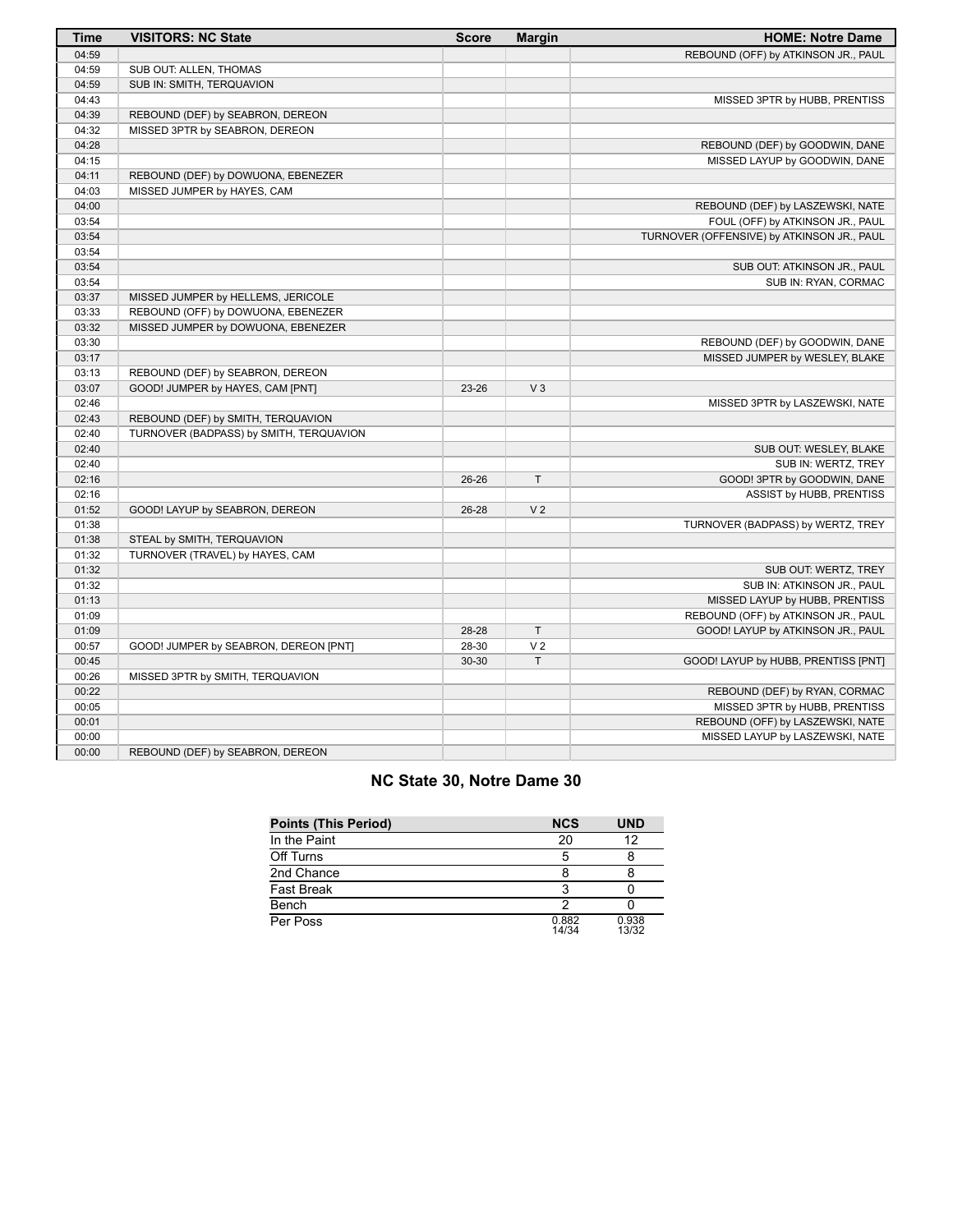### **Official Box Score NC State vs Notre Dame Second Half Statistics Only January 26, 2022 at Purcell Pavilion at the Joyce Center - Notre Dame**



# **NC State 35**

| No. | Plaver                   | S  | <b>Pts</b> | <b>FG</b> | 3FG     | <b>FT</b> | <b>OR</b>      | <b>DR</b> | <b>TR</b> | <b>PF</b>      | A        | TO            | <b>B</b> lk  | Stl          | Min | $+/-$          |
|-----|--------------------------|----|------------|-----------|---------|-----------|----------------|-----------|-----------|----------------|----------|---------------|--------------|--------------|-----|----------------|
| 00  | SMITH, TERQUAVION        | G  | 0          | $0 - 4$   | $0 - 0$ | $0 - 0$   | 0              |           |           |                |          | 2             | 0            | 0            | 18  | -9             |
| 01  | <b>SEABRON, DEREON</b>   | G  | 10         | $4 - 8$   | $0 - 0$ | $2 - 4$   |                | 3         | 4         | $\overline{2}$ |          | 0             | $\mathbf{0}$ | $\mathbf{0}$ | 19  | -8             |
| 04  | <b>HELLEMS, JERICOLE</b> | F  |            | 2-5       | $1 - 2$ | $2 - 2$   | 0              | 2         | 2         | 4              | 1        | 2             | 0            | 0            | 15  | $-7$           |
| 14  | MORSELL, CASEY           | G  | 8          | $2 - 3$   | $2 - 2$ | $2 - 4$   | $\overline{2}$ | 5         |           | 3              | 0        | $\Omega$      | $\Omega$     |              | 18  | -5             |
| 21  | DOWUONA, EBENEZER        | F. | 2          | $1 - 1$   | $0 - 0$ | $0 - 0$   | 0              | 1         |           | 2              | $\Omega$ | 0             | 0            | $\Omega$     | 9   | $-2$           |
| 03  | HAYES, CAM               | G  | 8          | $4-6$     | $0 - 1$ | $0 - 0$   | 0              |           |           | 1              | 0        | $\mathcal{P}$ | $\Omega$     | 0            | 11  | $\overline{4}$ |
| 05  | ALLEN, THOMAS            | G  | 0          | $0 - 0$   | $0 - 0$ | $0 - 0$   | 0              | 0         | 0         | 0              | 0        | 0             | 0            | 0            | 3   | 0              |
| 10  | PASS, BREON              | G  | $\Omega$   | $0 - 0$   | $0 - 0$ | $0 - 0$   | 0              |           |           |                |          | $\mathcal{P}$ | $\Omega$     |              | 6   | $-7$           |
| 11  | GIBSON, JAYLON           | F. | 0          | $0 - 0$   | $0-0$   | $0 - 0$   | 0              | 0         | 0         | 0              | 0        | 0             | 0            | 0            | 2   | -6             |
|     | <b>TEAM</b>              |    |            |           |         |           | 0              | 0         | $\Omega$  | 0              |          | 0             |              |              |     |                |
|     | <b>TOTALS</b>            |    |            | 35 13-27  | $3 - 5$ | $6 - 10$  | 3              | 14        | 17        | 14             | 4        | 8             | $\mathbf{0}$ | $\mathbf 2$  | 100 |                |

| <b>Shooting By Period</b><br>Period | FG        | FG%   | 3FG      | 3FG%  |      | FT%   | Deadball Rebounds: 2,0<br>Last FG Half: NCS - |
|-------------------------------------|-----------|-------|----------|-------|------|-------|-----------------------------------------------|
| 2nd Half                            | $13-27$   | 48%   | $3 - 5$  | 60%   | 6-10 | 60%   |                                               |
| Game                                | $26 - 61$ | 42.6% | $6 - 19$ | 31.6% | 7-12 | 58.3% |                                               |

# **Notre Dame 43**

| No. | Player                | S. | <b>Pts</b>    | <b>FG</b> | 3FG      | <b>FT</b> | OR             | <b>DR</b>    | TR             | <b>PF</b>    | A              | <b>TO</b>    | <b>BIK</b>     | Stl           | Min         | $+/-$ |
|-----|-----------------------|----|---------------|-----------|----------|-----------|----------------|--------------|----------------|--------------|----------------|--------------|----------------|---------------|-------------|-------|
| 00  | <b>WESLEY, BLAKE</b>  | G  | 11            | $2 - 10$  | $0 - 3$  | $7-8$     | 3              |              | 4              | 2            | 4              |              |                |               | 19          | 11    |
| 03  | <b>HUBB, PRENTISS</b> | G  | 6             | $2 - 6$   | $1 - 3$  | $1 - 2$   | $\mathbf{0}$   | 2            | 2              | 1.           | 3              | $\Omega$     | 2              | $\Omega$      | 20          | -8    |
| 14  | LASZEWSKI, NATE       | F. | 11            | $4-5$     | $3 - 3$  | $0 - 0$   | 0              | 6            | 6              | 1.           | 0              |              |                | 0             | 18          | -9    |
|     | 20 ATKINSON JR., PAUL |    | $\mathcal{P}$ | $0 - 1$   | $0 - 0$  | $2 - 2$   | $\mathbf{0}$   | $\mathbf 0$  | $\mathbf{0}$   | $\mathbf{0}$ | $\overline{0}$ | $\mathbf{0}$ | $\overline{0}$ | $\Omega$      | 4           | -6    |
| -23 | GOODWIN, DANE         | G  | 9             | $3 - 5$   | $2 - 3$  | $1 - 2$   | 1              | 3            | $\overline{4}$ | 1            | $\Omega$       | 1            | $\Omega$       |               | 20          | -8    |
| 02  | <b>WERTZ, TREY</b>    | G  | $\Omega$      | $0 - 0$   | $0 - 0$  | $0 - 0$   | $\overline{0}$ | $\mathbf{0}$ | $\Omega$       | 1.           | $\overline{0}$ | $\Omega$     | $\Omega$       | $\Omega$      | $\mathbf 1$ | -3    |
| 05  | RYAN, CORMAC          | G  | 4             | $0 - 1$   | $0 - 1$  | $4 - 4$   | 1              | 2            | 3              | 3            | $\Omega$       | 1            | $\Omega$       | $\mathcal{P}$ |             | 13    |
|     | <b>TEAM</b>           |    |               |           |          |           | $\Omega$       | 0            | $\Omega$       | $\Omega$     |                | 0            |                |               |             |       |
|     | <b>TOTALS</b>         |    |               | 43 11-28  | $6 - 13$ | $15-18$   | 5              | 14           | 19             | 9            | 7              | 4            | 3              |               | 4 100       |       |
|     |                       |    |               |           |          |           |                |              |                |              |                |              |                |               |             |       |

| <b>Shooting By Period</b><br>Period | FG        | FG%   | 3FG       | 3FG%  | FТ        | FT%   |
|-------------------------------------|-----------|-------|-----------|-------|-----------|-------|
| 2nd Half                            | 11-28     | 39%   | $6-13$    | 46%   | 15-18     | 83%   |
| Game                                | $22 - 57$ | 38.6% | $11 - 28$ | 39.3% | $18 - 24$ | 75.0% |

*Deadball Rebounds:* 2,0 *Last FG Half:* UND -

16/36 1.265 19/34

| Game Notes:                                       | <b>Score</b> | 1st | 2 <sub>nd</sub> | <b>TOT</b> | <b>Points (This Period)</b> | <b>NCS UND</b> |      |
|---------------------------------------------------|--------------|-----|-----------------|------------|-----------------------------|----------------|------|
| Officials: Ron Groover, John Gaffney, Joe Lindsay | <b>NCS</b>   | 30  | 35              | 65         | In the Paint                | 16             |      |
| Attendance: 6881                                  | <b>UND</b>   | 30  | 43              | 73         | Off Turns                   |                |      |
| Start Time: 09:04 PM ET                           |              |     |                 |            | 2nd Chance                  |                |      |
| End Time: 11:05 PM ET<br>Game Duration: 2:00      |              |     |                 |            | Fast Break                  |                |      |
| Conference Game:                                  |              |     |                 |            | Bench                       |                |      |
|                                                   |              |     |                 |            | Per Poss                    | 0.972          | .265 |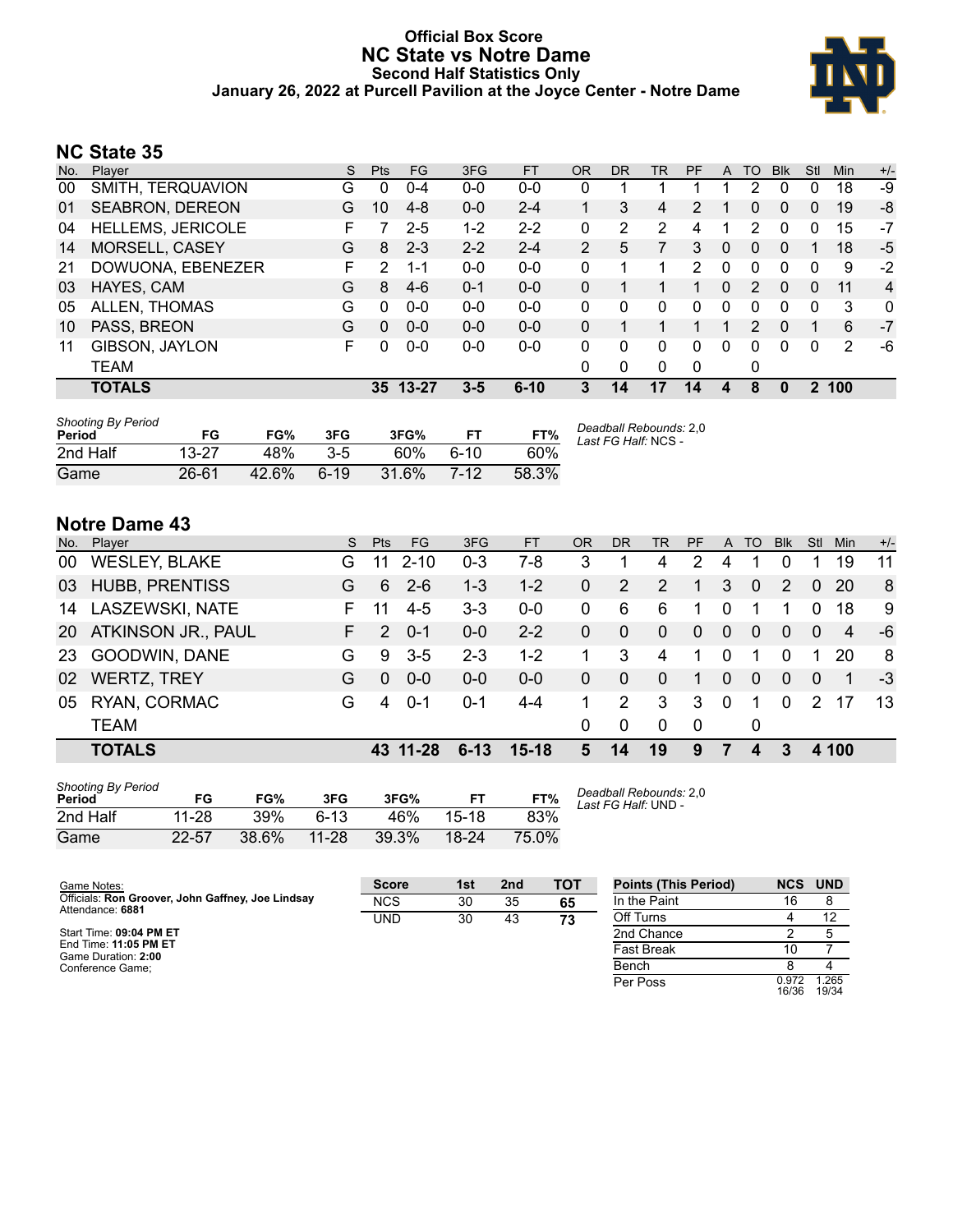#### **Official Play-By-Play NC State vs Notre Dame Second Half January 26, 2022 at Purcell Pavilion at the Joyce Center - Notre Dame**



#### **Period 2**

<mark>Starters:</mark><br>NC State: 0 SMITH,TERQUAVION (G); 1 SEABRON,DEREON (G); 4 HELLEMS,JERICOLE (F); 14 MORSELL,CASEY (G); 21 DOWUONA,EBENEZER (F);<br>Notre Dame: 0 WESLEY,BLAKE (G); 3 HUBB,PRENTISS (G); 14 LASZEWSKI,NATE (F); 20 ATKI

| Time  | <b>VISITORS: NC State</b>                 | <b>Score</b> | <b>Margin</b>  | <b>HOME: Notre Dame</b>             |
|-------|-------------------------------------------|--------------|----------------|-------------------------------------|
| 20:00 |                                           |              |                | SUB OUT: RYAN, CORMAC               |
| 20:00 |                                           |              |                | SUB IN: WESLEY, BLAKE               |
| 20:00 | SUB OUT: HAYES, CAM                       |              |                |                                     |
| 20:00 | SUB IN: MORSELL, CASEY                    |              |                |                                     |
| 19:48 | MISSED JUMPER by HELLEMS, JERICOLE        |              |                |                                     |
| 19:44 |                                           |              |                | REBOUND (DEF) by LASZEWSKI, NATE    |
| 19:25 |                                           |              |                | MISSED 3PTR by WESLEY, BLAKE        |
| 19:21 | REBOUND (DEF) by DOWUONA, EBENEZER        |              |                |                                     |
| 19:16 | MISSED LAYUP by SMITH, TERQUAVION         |              |                |                                     |
| 19:13 |                                           |              |                | REBOUND (DEF) by LASZEWSKI, NATE    |
| 18:59 |                                           |              |                | MISSED LAYUP by GOODWIN, DANE       |
| 18:56 | REBOUND (DEF) by SEABRON, DEREON          |              |                |                                     |
| 18:52 | MISSED 3PTR by HELLEMS, JERICOLE          |              |                |                                     |
| 18:49 |                                           |              |                | REBOUND (DEF) by WESLEY, BLAKE      |
| 18:29 |                                           |              |                | MISSED JUMPER by WESLEY, BLAKE      |
| 18:26 | REBOUND (DEF) by SEABRON, DEREON          |              |                |                                     |
| 18:15 | GOOD! DUNK by DOWUONA, EBENEZER           | 30-32        | V <sub>2</sub> |                                     |
| 18:15 | ASSIST by SEABRON, DEREON                 |              |                |                                     |
| 17:41 |                                           |              |                | MISSED LAYUP by ATKINSON JR., PAUL  |
| 17:38 | REBOUND (DEF) by HELLEMS, JERICOLE        |              |                |                                     |
| 17:34 | GOOD! 3PTR by MORSELL, CASEY [FB]         | 30-35        | V <sub>5</sub> |                                     |
| 17:34 | ASSIST by HELLEMS, JERICOLE               |              |                |                                     |
| 17:21 |                                           |              |                | TIMEOUT 30SEC                       |
| 17:21 |                                           |              |                | SUB OUT: ATKINSON JR., PAUL         |
| 17:21 |                                           |              |                | SUB IN: RYAN, CORMAC                |
| 17:10 |                                           | 33-35        | V <sub>2</sub> | GOOD! 3PTR by LASZEWSKI, NATE       |
| 17:10 |                                           |              |                | ASSIST by HUBB, PRENTISS            |
| 16:51 | MISSED JUMPER by SEABRON, DEREON          |              |                |                                     |
| 16:48 |                                           |              |                |                                     |
| 16:43 |                                           |              |                | REBOUND (DEF) by GOODWIN, DANE      |
|       | FOUL (PERSONAL) by DOWUONA, EBENEZER      |              |                |                                     |
| 16:38 |                                           | 36-35        | H <sub>1</sub> | GOOD! 3PTR by LASZEWSKI, NATE       |
| 16:38 |                                           |              |                | ASSIST by WESLEY, BLAKE             |
| 16:19 |                                           |              |                | FOUL (PERSONAL) by RYAN, CORMAC     |
| 16:17 | MISSED JUMPER by SMITH, TERQUAVION        |              |                |                                     |
| 16:12 | REBOUND (OFF) by SEABRON, DEREON          |              |                |                                     |
| 16:03 | MISSED LAYUP by SEABRON, DEREON           |              |                |                                     |
| 16:02 |                                           |              |                | REBOUND (DEF) by LASZEWSKI, NATE    |
| 16:02 | FOUL (PERSONAL) by HELLEMS, JERICOLE      |              |                |                                     |
| 15:50 |                                           | 38-35        | $H_3$          | GOOD! DUNK by LASZEWSKI, NATE       |
| 15:50 |                                           |              |                | ASSIST by HUBB, PRENTISS            |
| 15:33 | FOUL (OFF) by HELLEMS, JERICOLE           |              |                |                                     |
| 15:33 | TURNOVER (OFFENSIVE) by HELLEMS, JERICOLE |              |                |                                     |
| 15:33 |                                           |              |                |                                     |
| 15:33 | SUB OUT: DOWUONA, EBENEZER                |              |                |                                     |
| 15:33 | SUB IN: GIBSON, JAYLON                    |              |                |                                     |
| 15:11 |                                           | 40-35        | H <sub>5</sub> | GOOD! LAYUP by GOODWIN, DANE        |
| 15:11 |                                           |              |                | ASSIST by WESLEY, BLAKE             |
| 14:55 | MISSED LAYUP by SMITH, TERQUAVION         |              |                |                                     |
| 14:55 |                                           |              |                | BLOCK by LASZEWSKI, NATE            |
| 14:51 |                                           |              |                | REBOUND (DEF) by RYAN, CORMAC       |
| 14:47 |                                           | 43-35        | H <sub>8</sub> | GOOD! 3PTR by LASZEWSKI, NATE [FB]  |
| 14:47 |                                           |              |                | ASSIST by HUBB, PRENTISS            |
| 14:45 | TIMEOUT 30SEC                             |              |                |                                     |
| 14:45 | SUB OUT: SMITH, TERQUAVION                |              |                |                                     |
| 14:45 | SUB OUT: SEABRON, DEREON                  |              |                |                                     |
| 14:45 | SUB IN: HAYES, CAM                        |              |                |                                     |
| 14:45 | SUB IN: ALLEN, THOMAS                     |              |                |                                     |
| 14:27 | TURNOVER (LOSTBALL) by HAYES, CAM         |              |                |                                     |
| 14:03 |                                           | 45-35        | H 10           | GOOD! LAYUP by HUBB, PRENTISS [PNT] |
| 13:42 | GOOD! LAYUP by HAYES, CAM                 | 45-37        | H <sub>8</sub> |                                     |
| 13:29 | FOUL (PERSONAL) by HELLEMS, JERICOLE      |              |                |                                     |
| 13:29 | SUB OUT: HELLEMS, JERICOLE                |              |                |                                     |
| 13:29 | SUB IN: SEABRON, DEREON                   |              |                |                                     |
| 13:29 |                                           | 46-37        | H9             | GOOD! FT by WESLEY, BLAKE           |
| 13:29 | SUB OUT: GIBSON, JAYLON                   |              |                |                                     |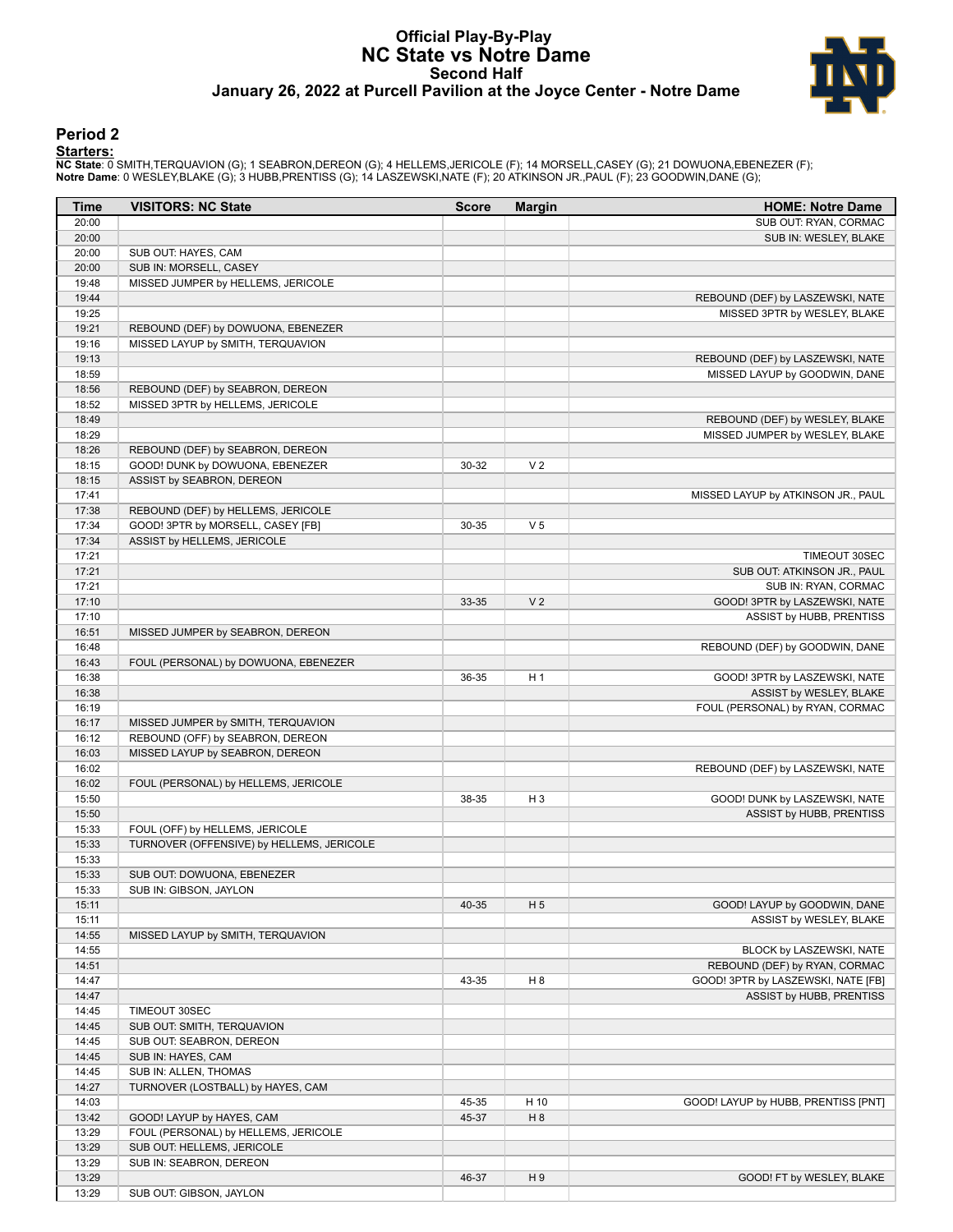| Time           | <b>VISITORS: NC State</b>                               | <b>Score</b> | <b>Margin</b>  | <b>HOME: Notre Dame</b>                 |
|----------------|---------------------------------------------------------|--------------|----------------|-----------------------------------------|
| 13:29          | SUB IN: DOWUONA, EBENEZER                               |              |                |                                         |
| 13:29          |                                                         | 47-37        | H 10           | GOOD! FT by WESLEY, BLAKE               |
| 13:29          |                                                         |              |                | SUB OUT: WESLEY, BLAKE                  |
| 13:29          |                                                         |              |                | SUB IN: WERTZ, TREY                     |
| 13:17          |                                                         |              |                | FOUL (PERSONAL) by GOODWIN, DANE        |
| 13:17          | MISSED FT by MORSELL, CASEY                             |              |                |                                         |
| 13:17          | REBOUND (OFF) by TEAM                                   |              |                |                                         |
| 13:17          | MISSED FT by MORSELL, CASEY                             |              |                |                                         |
| 13:14          | REBOUND (OFF) by MORSELL, CASEY                         |              |                |                                         |
| 13:05          | GOOD! LAYUP by HAYES, CAM                               | 47-39        | H <sub>8</sub> |                                         |
| 12:52          |                                                         |              |                | MISSED LAYUP by LASZEWSKI, NATE         |
| 12:49          | REBOUND (DEF) by MORSELL, CASEY                         |              |                |                                         |
| 12:46          |                                                         |              |                | FOUL (PERSONAL) by WERTZ, TREY          |
| 12:46          | GOOD! FT by MORSELL, CASEY [FB]                         | 47-40        | H <sub>7</sub> |                                         |
| 12:46          |                                                         |              |                | SUB OUT: WERTZ, TREY                    |
| 12:46          |                                                         |              |                | SUB OUT: LASZEWSKI, NATE                |
| 12:46<br>12:46 |                                                         |              |                | SUB IN: WESLEY, BLAKE                   |
| 12:46          | SUB OUT: ALLEN, THOMAS                                  |              |                | SUB IN: ATKINSON JR., PAUL              |
| 12:46          | SUB IN: SMITH, TERQUAVION                               |              |                |                                         |
| 12:46          | GOOD! FT by MORSELL, CASEY [FB]                         | 47-41        | H <sub>6</sub> |                                         |
| 12:18          | FOUL (PERSONAL) by DOWUONA, EBENEZER                    |              |                |                                         |
| 12:18          |                                                         | 48-41        | H <sub>7</sub> | GOOD! FT by ATKINSON JR., PAUL          |
| 12:18          |                                                         | 49-41        | H <sub>8</sub> | GOOD! FT by ATKINSON JR., PAUL          |
| 11:52          | GOOD! JUMPER by HAYES, CAM                              | 49-43        | H <sub>6</sub> |                                         |
| 11:34          |                                                         |              |                | MISSED 3PTR by HUBB, PRENTISS           |
| 11:30          | REBOUND (DEF) by MORSELL, CASEY                         |              |                |                                         |
| 11:19          | MISSED 3PTR by HAYES, CAM                               |              |                |                                         |
| 11:16          |                                                         |              |                | REBOUND (DEF) by GOODWIN, DANE          |
| 11:07          |                                                         |              |                | MISSED LAYUP by WESLEY, BLAKE           |
| 11:04          | REBOUND (DEF) by HAYES, CAM                             |              |                |                                         |
| 11:02          | FOUL (OFF) by HAYES, CAM                                |              |                |                                         |
| 11:02          | TURNOVER (OFFENSIVE) by HAYES, CAM                      |              |                |                                         |
| 11:02          |                                                         |              |                |                                         |
| 11:02          |                                                         |              |                | SUB OUT: ATKINSON JR., PAUL             |
| 11:02          |                                                         |              |                | SUB IN: LASZEWSKI, NATE                 |
| 11:02          | SUB OUT: HAYES, CAM                                     |              |                |                                         |
| 11:02          | SUB IN: PASS, BREON                                     |              |                |                                         |
| 10:42          |                                                         |              |                | MISSED 3PTR by RYAN, CORMAC             |
| 10:38          | REBOUND (DEF) by MORSELL, CASEY                         |              |                |                                         |
| 10:31          |                                                         |              |                | FOUL (PERSONAL) by WESLEY, BLAKE        |
| 10:16          | GOOD! 3PTR by MORSELL, CASEY                            | 49-46        | H <sub>3</sub> |                                         |
| 09:51          |                                                         |              |                | MISSED 3PTR by WESLEY, BLAKE            |
| 09:48          |                                                         |              |                | REBOUND (OFF) by GOODWIN, DANE          |
| 09:44          |                                                         | 52-46        | H <sub>6</sub> | GOOD! 3PTR by GOODWIN, DANE             |
| 09:44          |                                                         |              |                | ASSIST by WESLEY, BLAKE                 |
| 09:23          | TURNOVER (BADPASS) by SMITH, TERQUAVION                 |              |                |                                         |
| 09:23          |                                                         |              |                | STEAL by WESLEY, BLAKE                  |
| 09:19          |                                                         | 54-46        | H <sub>8</sub> | GOOD! LAYUP by WESLEY, BLAKE [FB]       |
| 09:07          | MISSED JUMPER by SEABRON, DEREON                        |              |                |                                         |
| 09:07          |                                                         |              |                | <b>BLOCK by HUBB, PRENTISS</b>          |
| 09:03          |                                                         |              |                | REBOUND (DEF) by RYAN, CORMAC           |
| 09:03<br>09:03 | FOUL (PERSONAL) by MORSELL, CASEY                       |              |                |                                         |
| 09:03          | SUB OUT: DOWUONA, EBENEZER<br>SUB IN: HELLEMS, JERICOLE |              |                |                                         |
| 09:03          |                                                         | 55-46        | H9             | GOOD! FT by RYAN, CORMAC [FB]           |
| 09:03          |                                                         | 56-46        | H 10           | GOOD! FT by RYAN, CORMAC [FB]           |
| 08:48          |                                                         |              |                | FOUL (PERSONAL) by WESLEY, BLAKE        |
| 08:39          | TURNOVER (BADPASS) by SMITH, TERQUAVION                 |              |                |                                         |
| 08:39          |                                                         |              |                | STEAL by RYAN, CORMAC                   |
| 08:33          |                                                         |              |                | FOUL (OFF) by LASZEWSKI, NATE           |
| 08:33          |                                                         |              |                | TURNOVER (OFFENSIVE) by LASZEWSKI, NATE |
| 08:23          | FOUL (OFF) by PASS, BREON                               |              |                |                                         |
| 08:23          | TURNOVER (OFFENSIVE) by PASS, BREON                     |              |                |                                         |
| 08:19          |                                                         |              |                | TURNOVER (LOSTBALL) by WESLEY, BLAKE    |
| 08:19          | STEAL by PASS, BREON                                    |              |                |                                         |
| 08:15          | GOOD! 3PTR by HELLEMS, JERICOLE [FB]                    | 56-49        | H <sub>7</sub> |                                         |
| 08:15          | ASSIST by PASS, BREON                                   |              |                |                                         |
| 07:52          |                                                         |              |                | MISSED JUMPER by HUBB, PRENTISS         |
| 07:48          | REBOUND (DEF) by HELLEMS, JERICOLE                      |              |                |                                         |
| 07:39          | TURNOVER (BADPASS) by HELLEMS, JERICOLE                 |              |                |                                         |
| 07:39          |                                                         |              |                | STEAL by GOODWIN, DANE                  |
| 07:09          |                                                         | 59-49        | H 10           | GOOD! 3PTR by HUBB, PRENTISS            |
| 07:05          |                                                         |              |                | TIMEOUT 30SEC                           |
| 07:05          | SUB OUT: PASS, BREON                                    |              |                |                                         |
| 07:05          | SUB IN: HAYES, CAM                                      |              |                |                                         |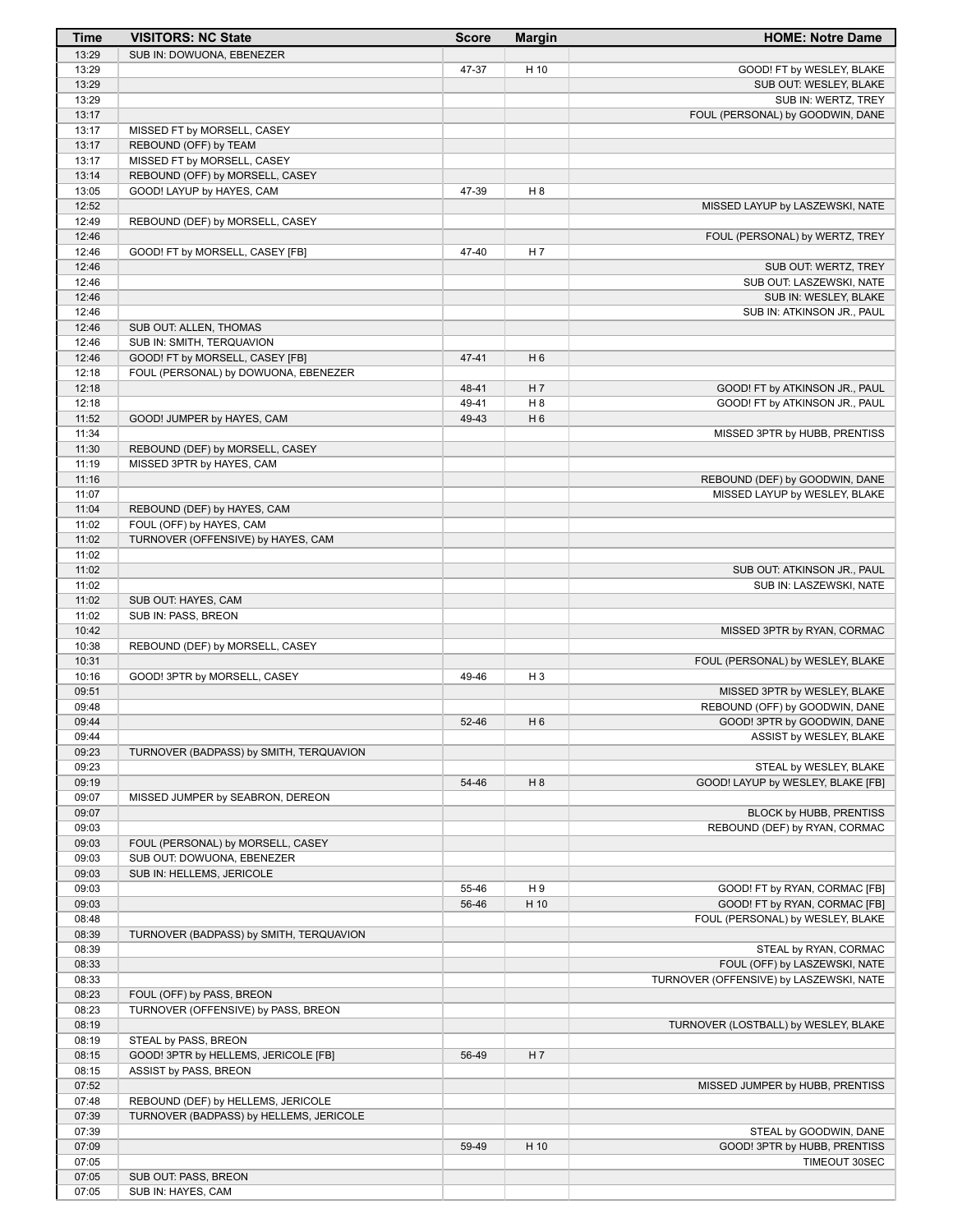| Time           | <b>VISITORS: NC State</b>                                            | <b>Score</b> | <b>Margin</b>  | <b>HOME: Notre Dame</b>               |
|----------------|----------------------------------------------------------------------|--------------|----------------|---------------------------------------|
| 06:43          | MISSED JUMPER by HELLEMS, JERICOLE                                   |              |                |                                       |
| 06:40          | REBOUND (OFF) by MORSELL, CASEY                                      |              |                |                                       |
| 06:39          | MISSED JUMPER by MORSELL, CASEY                                      |              |                |                                       |
| 06:36          |                                                                      |              |                | REBOUND (DEF) by LASZEWSKI, NATE      |
| 06:12          |                                                                      |              |                | MISSED 3PTR by HUBB, PRENTISS         |
| 06:08          |                                                                      |              |                | REBOUND (OFF) by RYAN, CORMAC         |
| 06:07          |                                                                      |              |                | MISSED 3PTR by GOODWIN, DANE          |
| 06:03          | REBOUND (DEF) by SEABRON, DEREON                                     |              |                |                                       |
| 05:59          | GOOD! LAYUP by SEABRON, DEREON [FB]                                  | 59-51        | H 8            |                                       |
| 05:48          |                                                                      |              |                | TURNOVER (BADPASS) by RYAN, CORMAC    |
| 05:39          | MISSED JUMPER by HAYES, CAM                                          |              |                |                                       |
| 05:35          |                                                                      |              |                | REBOUND (DEF) by GOODWIN, DANE        |
| 05:15          | FOUL (PERSONAL) by MORSELL, CASEY                                    |              |                |                                       |
| 05:15<br>05:15 |                                                                      | 60-51        | H9             | GOOD! FT by GOODWIN, DANE             |
|                |                                                                      |              |                | MISSED FT by GOODWIN, DANE            |
| 05:14<br>05:06 | REBOUND (DEF) by SMITH, TERQUAVION<br>GOOD! LAYUP by SEABRON, DEREON | 60-53        | H 7            |                                       |
| 05:06          | TIMEOUT 30SEC                                                        |              |                |                                       |
| 04:53          |                                                                      | 62-53        | H <sub>9</sub> | GOOD! JUMPER by WESLEY, BLAKE         |
| 04:26          | GOOD! DUNK by SEABRON, DEREON                                        | 62-55        | H 7            |                                       |
| 04:26          | ASSIST by SMITH, TERQUAVION                                          |              |                |                                       |
| 04:18          |                                                                      |              |                | TURNOVER (BADPASS) by GOODWIN, DANE   |
| 04:18          | STEAL by MORSELL, CASEY                                              |              |                |                                       |
| 04:08          |                                                                      |              |                | FOUL (PERSONAL) by RYAN, CORMAC       |
| 04:08          | GOOD! FT by SEABRON, DEREON                                          | 62-56        | H <sub>6</sub> |                                       |
| 04:08          | MISSED FT by SEABRON, DEREON                                         |              |                |                                       |
| 04:05          |                                                                      |              |                | REBOUND (DEF) by HUBB, PRENTISS       |
| 03:39          | FOUL (PERSONAL) by SEABRON, DEREON                                   |              |                |                                       |
| 03:39          |                                                                      |              |                |                                       |
| 03:39          |                                                                      | 63-56        | H 7            | GOOD! FT by WESLEY, BLAKE             |
| 03:39          |                                                                      |              |                | MISSED FT by WESLEY, BLAKE            |
| 03:38          | REBOUND (DEF) by MORSELL, CASEY                                      |              |                |                                       |
| 03:19          | MISSED JUMPER by SEABRON, DEREON                                     |              |                |                                       |
| 03:19          |                                                                      |              |                | BLOCK by HUBB, PRENTISS               |
| 03:15          |                                                                      |              |                | REBOUND (DEF) by HUBB, PRENTISS       |
| 02:48          |                                                                      |              |                | MISSED JUMPER by HUBB, PRENTISS       |
| 02:44          | REBOUND (DEF) by MORSELL, CASEY                                      |              |                |                                       |
| 02:37<br>02:37 | GOOD! FT by HELLEMS, JERICOLE                                        | 63-57        | H <sub>6</sub> | FOUL (PERSONAL) by HUBB, PRENTISS     |
| 02:37          | GOOD! FT by HELLEMS, JERICOLE                                        | 63-58        | H <sub>5</sub> |                                       |
| 02:11          |                                                                      |              |                | MISSED JUMPER by WESLEY, BLAKE        |
| 02:08          |                                                                      |              |                | REBOUND (OFF) by WESLEY, BLAKE        |
| 02:07          |                                                                      |              |                | MISSED JUMPER by WESLEY, BLAKE        |
| 02:07          |                                                                      |              |                | REBOUND (OFF) by WESLEY, BLAKE        |
| 02:07          |                                                                      |              |                | MISSED JUMPER by WESLEY, BLAKE        |
| 02:07          |                                                                      |              |                | REBOUND (OFF) by WESLEY, BLAKE        |
| 02:07          | FOUL (PERSONAL) by MORSELL, CASEY                                    |              |                |                                       |
| 02:07          | SUB OUT: MORSELL, CASEY                                              |              |                |                                       |
| 02:07          | SUB IN: PASS, BREON                                                  |              |                |                                       |
| 02:07          |                                                                      | 64-58        | H <sub>6</sub> | GOOD! FT by WESLEY, BLAKE             |
| 02:07          |                                                                      | 65-58        | H 7            | GOOD! FT by WESLEY, BLAKE             |
| 01:59          |                                                                      |              |                | FOUL (PERSONAL) by RYAN, CORMAC       |
| 01:59          | GOOD! FT by SEABRON, DEREON                                          | 65-59        | H <sub>6</sub> |                                       |
| 01:59          | MISSED FT by SEABRON, DEREON                                         |              |                |                                       |
| 01:58          |                                                                      |              |                | REBOUND (DEF) by LASZEWSKI, NATE      |
| 01:32          |                                                                      |              |                | MISSED 3PTR by WESLEY, BLAKE          |
| 01:28          | REBOUND (DEF) by PASS, BREON                                         |              |                |                                       |
| 01:26<br>01:26 | TURNOVER (LOSTBALL) by PASS, BREON                                   |              |                |                                       |
| 01:24          |                                                                      |              |                | STEAL by RYAN, CORMAC<br>TIMEOUT TEAM |
| 00:55          |                                                                      | 68-59        | H9             | GOOD! 3PTR by GOODWIN, DANE           |
| 00:55          |                                                                      |              |                | ASSIST by WESLEY, BLAKE               |
| 00:40          | GOOD! JUMPER by HELLEMS, JERICOLE                                    | 68-61        | H 7            |                                       |
| 00:40          | <b>TIMEOUT TEAM</b>                                                  |              |                |                                       |
| 00:32          | FOUL (PERSONAL) by HELLEMS, JERICOLE                                 |              |                |                                       |
| 00:32          | SUB OUT: HELLEMS, JERICOLE                                           |              |                |                                       |
| 00:32          | SUB IN: ALLEN, THOMAS                                                |              |                |                                       |
| 00:32          |                                                                      |              |                | MISSED FT by HUBB, PRENTISS           |
| 00:32          |                                                                      |              |                | REBOUND (OFF) by TEAM                 |
| 00:32          |                                                                      | 69-61        | H <sub>8</sub> | GOOD! FT by HUBB, PRENTISS            |
| 00:23          | GOOD! LAYUP by HAYES, CAM                                            | 69-63        | H <sub>6</sub> |                                       |
| 00:21          | FOUL (PERSONAL) by SEABRON, DEREON                                   |              |                |                                       |
| 00:21          |                                                                      | 70-63        | H 7            | GOOD! FT by RYAN, CORMAC              |
| 00:21          |                                                                      | 71-63        | H <sub>8</sub> | GOOD! FT by RYAN, CORMAC              |
| 00:15          | GOOD! LAYUP by SEABRON, DEREON                                       | 71-65        | H <sub>6</sub> |                                       |
| 00:15          | FOUL (PERSONAL) by SMITH, TERQUAVION                                 |              |                |                                       |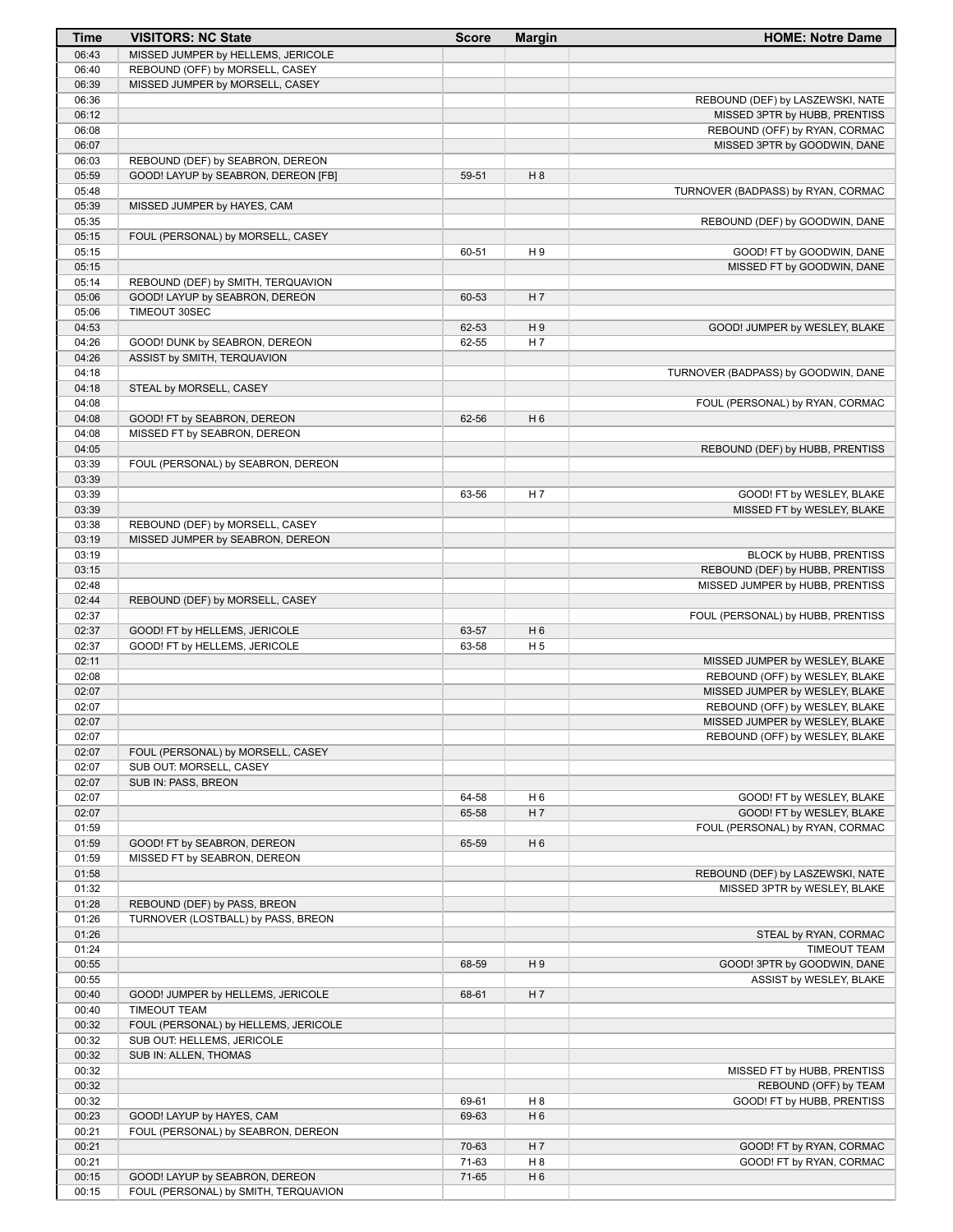| <b>Time</b> | <b>VISITORS: NC State</b>        | <b>Score</b> | <b>Margin</b>  | <b>HOME: Notre Dame</b>          |
|-------------|----------------------------------|--------------|----------------|----------------------------------|
| 00:14       |                                  | 72-65        | H <sub>7</sub> | GOOD! FT by WESLEY, BLAKE        |
| 00:14       |                                  | 73-65        | $H_8$          | GOOD! FT by WESLEY. BLAKE        |
| 00:08       | MISSED DUNK by SMITH, TERQUAVION |              |                |                                  |
| 00:05       |                                  |              |                | REBOUND (DEF) by LASZEWSKI, NATE |

# **NC State 65, Notre Dame 73**

| <b>Points (This Period)</b> | <b>NCS</b>     | <b>UND</b>     |
|-----------------------------|----------------|----------------|
| In the Paint                | 16             |                |
| Off Turns                   |                | 12             |
| 2nd Chance                  |                |                |
| Fast Break                  | 10             |                |
| Bench                       |                |                |
| Per Poss                    | 0.972<br>16/36 | 1.265<br>19/34 |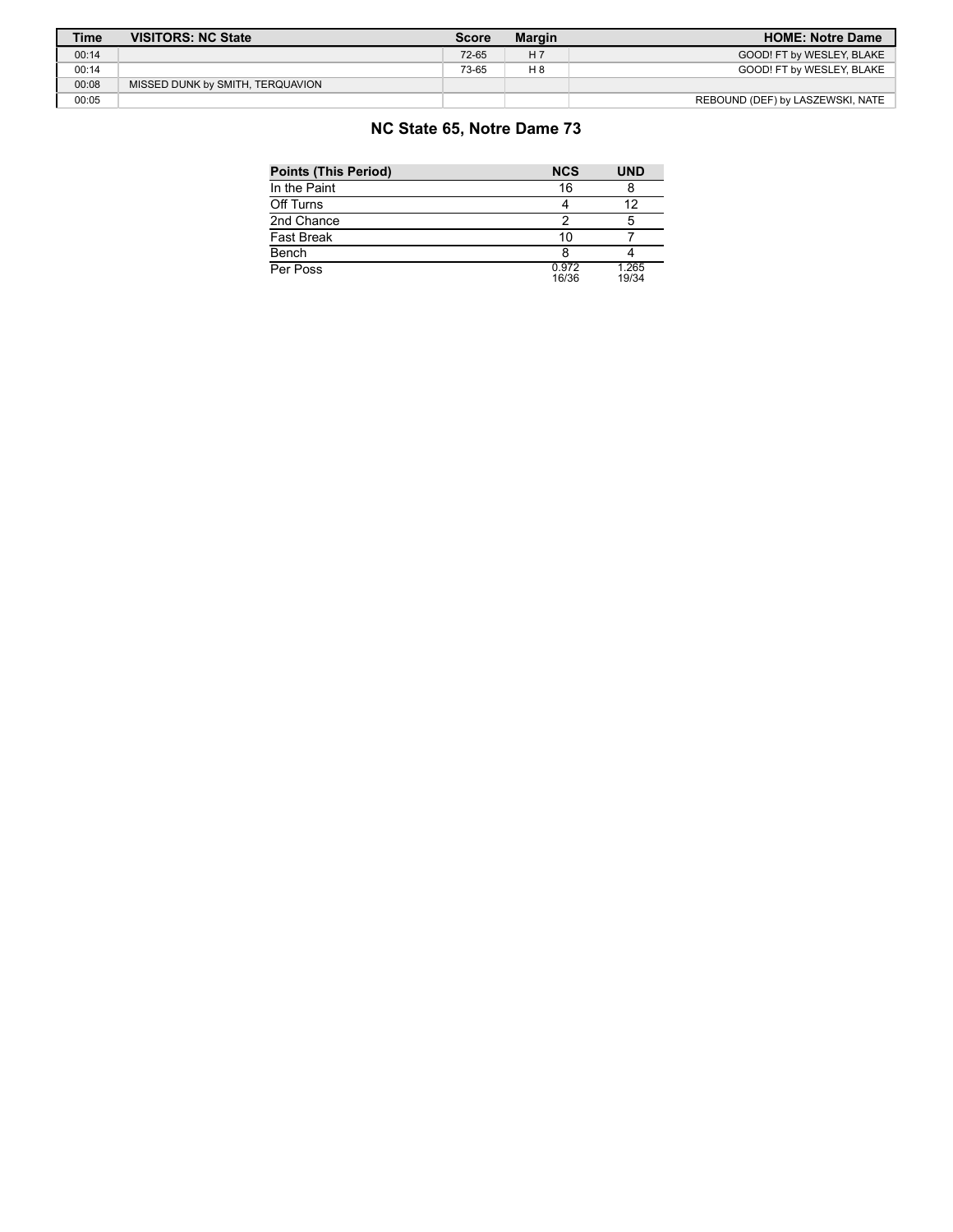#### **Official Scoring/Possession Reference Chart NC State vs Notre Dame Period 1 January 26, 2022 at Purcell Pavilion at the Joyce Center - Notre Dame**



#### **Period 1**

<mark>Starters:</mark><br>NC State: 0 SMITH,TERQUAVION (G); 1 SEABRON,DEREON (G); 4 HELLEMS,JERICOLE (F); 14 MORSELL,CASEY (G); 21 DOWUONA,EBENEZER (F);<br>Notre Dame: 0 WESLEY,BLAKE (G); 3 HUBB,PRENTISS (G); 14 LASZEWSKI,NATE (F); 20 ATKI

| <b>Time</b> | <b>VISITORS: NC State</b>               | <b>Score</b> | <b>Margin</b>  | <b>HOME: Notre Dame</b>                  |
|-------------|-----------------------------------------|--------------|----------------|------------------------------------------|
| 19:31       | GOOD! LAYUP by SEABRON, DEREON          | $0 - 2$      | V <sub>2</sub> |                                          |
| 19:06       |                                         | $2 - 2$      | $\mathsf{T}$   | GOOD! LAYUP by ATKINSON JR., PAUL [PNT]  |
| 17:43       | GOOD! LAYUP by MORSELL, CASEY           | $2 - 4$      | V <sub>2</sub> |                                          |
| 17:02       | GOOD! DUNK by DOWUONA, EBENEZER         | $2 - 6$      | V <sub>4</sub> |                                          |
| 15:58       |                                         | $4 - 6$      | V <sub>2</sub> | GOOD! JUMPER by ATKINSON JR., PAUL [PNT] |
| 15:26       |                                         | $7-6$        | H <sub>1</sub> | GOOD! 3PTR by HUBB, PRENTISS             |
| 15:07       | GOOD! JUMPER by HELLEMS, JERICOLE [PNT] | $7 - 8$      | V <sub>1</sub> |                                          |
| 14:16       |                                         | $9-8$        | H <sub>1</sub> | GOOD! LAYUP by GOODWIN, DANE             |
| 13:33       |                                         | $11 - 8$     | $H_3$          | GOOD! DUNK by LASZEWSKI, NATE            |
| 13:05       | GOOD! LAYUP by HELLEMS, JERICOLE        | $11 - 10$    | H <sub>1</sub> |                                          |
| 12:37       | GOOD! FT by SMITH, TERQUAVION [FB]      | $11 - 11$    | $\mathsf{T}$   |                                          |
| 12:05       | GOOD! 3PTR by SMITH, TERQUAVION         | $11 - 14$    | $V_3$          |                                          |
| 11:41       | GOOD! DUNK by SEABRON, DEREON [FB]      | $11 - 16$    | V <sub>5</sub> |                                          |
| 11:27       |                                         | $14 - 16$    | V <sub>2</sub> | GOOD! 3PTR by LASZEWSKI, NATE            |
| 10:23       |                                         | $17 - 16$    | H <sub>1</sub> | GOOD! 3PTR by GOODWIN, DANE              |
| 09:31       | GOOD! 3PTR by HELLEMS, JERICOLE         | 17-19        | V <sub>2</sub> |                                          |
| 09:16       |                                         | 18-19        | V <sub>1</sub> | GOOD! FT by LASZEWSKI, NATE              |
| 09:16       |                                         | 19-19        | T.             | GOOD! FT by LASZEWSKI, NATE              |
| 07:20       |                                         | $22 - 19$    | $H_3$          | GOOD! 3PTR by WESLEY, BLAKE              |
| 07:00       | GOOD! 3PTR by SEABRON, DEREON           | 22-22        | T              |                                          |
| 06:42       |                                         | 23-22        | H <sub>1</sub> | GOOD! FT by WESLEY, BLAKE                |
| 06:20       | GOOD! LAYUP by DOWUONA, EBENEZER        | 23-24        | V <sub>1</sub> |                                          |
| 03:07       | GOOD! JUMPER by HAYES, CAM [PNT]        | 23-26        | V <sub>3</sub> |                                          |
| 02:16       |                                         | 26-26        | Τ              | GOOD! 3PTR by GOODWIN, DANE              |
| 01:52       | GOOD! LAYUP by SEABRON, DEREON          | 26-28        | V <sub>2</sub> |                                          |
| 01:09       |                                         | 28-28        | T.             | GOOD! LAYUP by ATKINSON JR., PAUL        |
| 00:57       | GOOD! JUMPER by SEABRON, DEREON [PNT]   | 28-30        | V <sub>2</sub> |                                          |
| 00:45       |                                         | 30-30        | T              | GOOD! LAYUP by HUBB, PRENTISS [PNT]      |

**NC State 30, Notre Dame 30**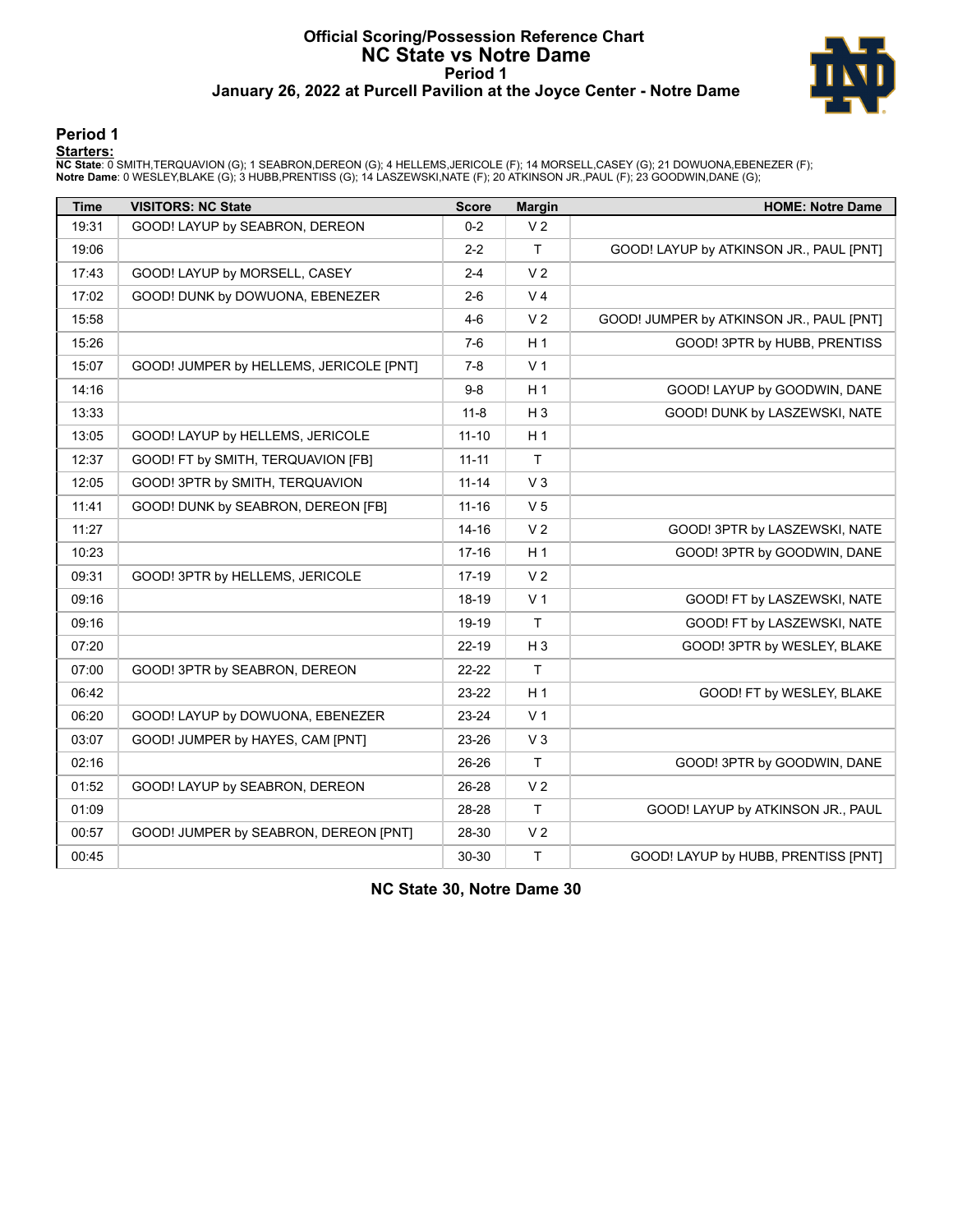#### **Official Scoring/Possession Reference Chart NC State vs Notre Dame Period 2 January 26, 2022 at Purcell Pavilion at the Joyce Center - Notre Dame**



#### **Period 2**

#### **Starters:**

**NC State**: 0 SMITH,TERQUAVION (G); 1 SEABRON,DEREON (G); 4 HELLEMS,JERICOLE (F); 14 MORSELL,CASEY (G); 21 DOWUONA,EBENEZER (F);<br>**Notre Dame**: 0 WESLEY,BLAKE (G); 3 HUBB,PRENTISS (G); 14 LASZEWSKI,NATE (F); 20 ATKINSON JR.

| <b>Time</b> | <b>VISITORS: NC State</b>            | <b>Score</b> | <b>Margin</b>  | <b>HOME: Notre Dame</b>             |
|-------------|--------------------------------------|--------------|----------------|-------------------------------------|
| 18:15       | GOOD! DUNK by DOWUONA, EBENEZER      | 30-32        | V <sub>2</sub> |                                     |
| 17:34       | GOOD! 3PTR by MORSELL, CASEY [FB]    | 30-35        | V <sub>5</sub> |                                     |
| 17:10       |                                      | 33-35        | V <sub>2</sub> | GOOD! 3PTR by LASZEWSKI, NATE       |
| 16:38       |                                      | 36-35        | H <sub>1</sub> | GOOD! 3PTR by LASZEWSKI, NATE       |
| 15:50       |                                      | 38-35        | $H_3$          | GOOD! DUNK by LASZEWSKI, NATE       |
| 15:11       |                                      | 40-35        | H <sub>5</sub> | GOOD! LAYUP by GOODWIN, DANE        |
| 14:47       |                                      | 43-35        | H 8            | GOOD! 3PTR by LASZEWSKI, NATE [FB]  |
| 14:03       |                                      | 45-35        | H 10           | GOOD! LAYUP by HUBB, PRENTISS [PNT] |
| 13:42       | GOOD! LAYUP by HAYES, CAM            | 45-37        | H <sub>8</sub> |                                     |
| 13:29       |                                      | 46-37        | H 9            | GOOD! FT by WESLEY, BLAKE           |
| 13:29       |                                      | 47-37        | H 10           | GOOD! FT by WESLEY, BLAKE           |
| 13:05       | GOOD! LAYUP by HAYES, CAM            | 47-39        | H <sub>8</sub> |                                     |
| 12:46       | GOOD! FT by MORSELL, CASEY [FB]      | 47-40        | H 7            |                                     |
| 12:46       | GOOD! FT by MORSELL, CASEY [FB]      | 47-41        | H <sub>6</sub> |                                     |
| 12:18       |                                      | 48-41        | H 7            | GOOD! FT by ATKINSON JR., PAUL      |
| 12:18       |                                      | 49-41        | H <sub>8</sub> | GOOD! FT by ATKINSON JR., PAUL      |
| 11:52       | GOOD! JUMPER by HAYES, CAM           | 49-43        | H <sub>6</sub> |                                     |
| 10:16       | GOOD! 3PTR by MORSELL, CASEY         | 49-46        | H <sub>3</sub> |                                     |
| 09:44       |                                      | 52-46        | H <sub>6</sub> | GOOD! 3PTR by GOODWIN, DANE         |
| 09:19       |                                      | 54-46        | H <sub>8</sub> | GOOD! LAYUP by WESLEY, BLAKE [FB]   |
| 09:03       |                                      | 55-46        | H 9            | GOOD! FT by RYAN, CORMAC [FB]       |
| 09:03       |                                      | 56-46        | H 10           | GOOD! FT by RYAN, CORMAC [FB]       |
| 08:15       | GOOD! 3PTR by HELLEMS, JERICOLE [FB] | 56-49        | H 7            |                                     |
| 07:09       |                                      | 59-49        | H 10           | GOOD! 3PTR by HUBB, PRENTISS        |
| 05:59       | GOOD! LAYUP by SEABRON, DEREON [FB]  | 59-51        | H <sub>8</sub> |                                     |
| 05:15       |                                      | 60-51        | H 9            | GOOD! FT by GOODWIN, DANE           |
| 05:06       | GOOD! LAYUP by SEABRON, DEREON       | 60-53        | H 7            |                                     |
| 04:53       |                                      | 62-53        | H 9            | GOOD! JUMPER by WESLEY, BLAKE       |
| 04:26       | GOOD! DUNK by SEABRON, DEREON        | 62-55        | H 7            |                                     |
| 04:08       | GOOD! FT by SEABRON, DEREON          | 62-56        | H <sub>6</sub> |                                     |
| 03:39       |                                      | 63-56        | H 7            | GOOD! FT by WESLEY, BLAKE           |
| 02:37       | GOOD! FT by HELLEMS, JERICOLE        | 63-57        | H <sub>6</sub> |                                     |
| 02:37       | GOOD! FT by HELLEMS, JERICOLE        | 63-58        | H <sub>5</sub> |                                     |
| 02:07       |                                      | 64-58        | H <sub>6</sub> | GOOD! FT by WESLEY, BLAKE           |
| 02:07       |                                      | 65-58        | H 7            | GOOD! FT by WESLEY, BLAKE           |
| 01:59       | GOOD! FT by SEABRON, DEREON          | 65-59        | H <sub>6</sub> |                                     |
| 00:55       |                                      | 68-59        | H 9            | GOOD! 3PTR by GOODWIN, DANE         |
| 00:40       | GOOD! JUMPER by HELLEMS, JERICOLE    | 68-61        | H 7            |                                     |
| 00:32       |                                      | 69-61        | H <sub>8</sub> | GOOD! FT by HUBB, PRENTISS          |
| 00:23       | GOOD! LAYUP by HAYES, CAM            | 69-63        | H <sub>6</sub> |                                     |
| 00:21       |                                      | 70-63        | H 7            | GOOD! FT by RYAN, CORMAC            |
| 00:21       |                                      | 71-63        | H <sub>8</sub> | GOOD! FT by RYAN, CORMAC            |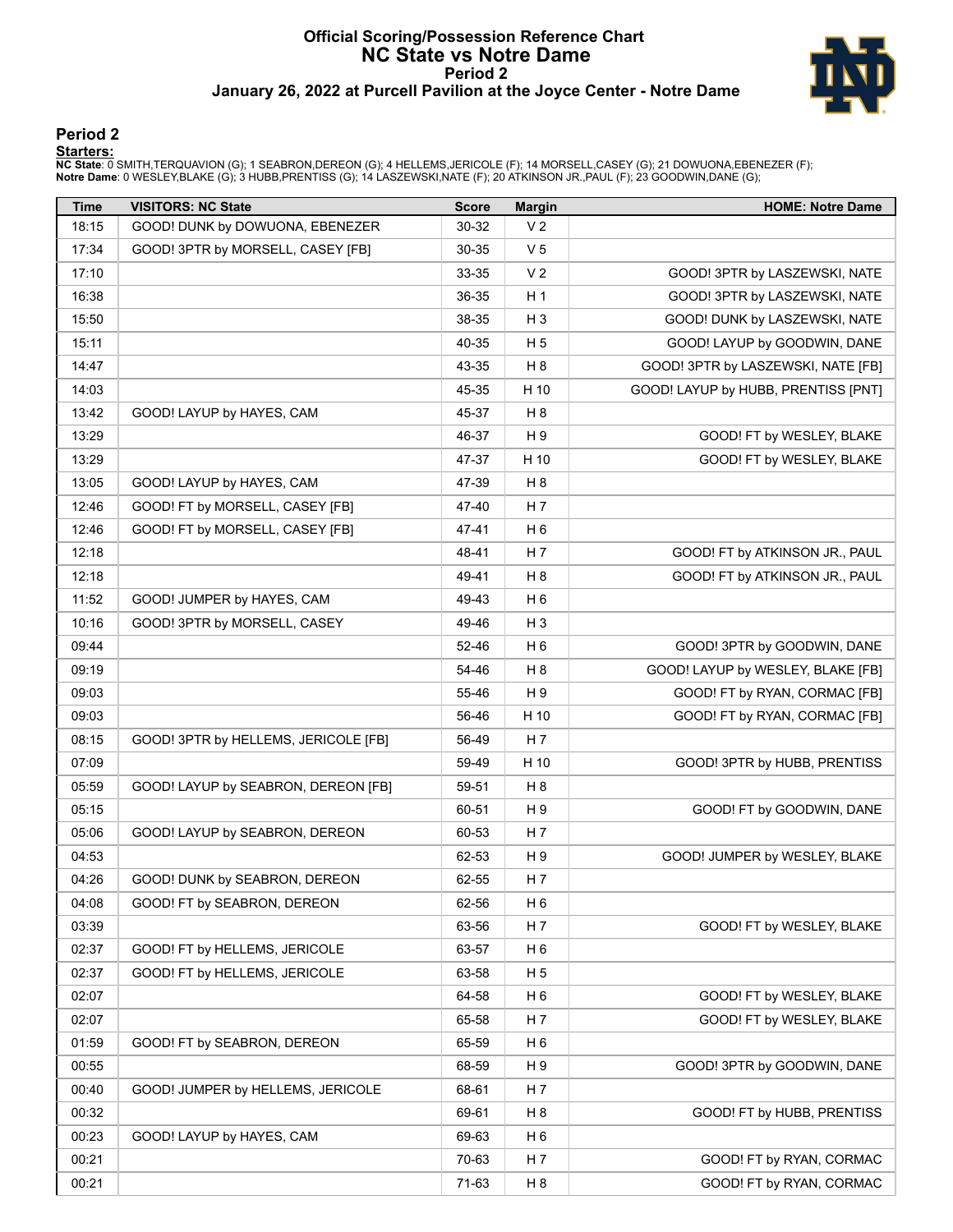| <b>Time</b> | <b>VISITORS: NC State</b>      | <b>Score</b> | <b>Margin</b> | <b>HOME: Notre Dame</b>   |
|-------------|--------------------------------|--------------|---------------|---------------------------|
| 00:15       | GOOD! LAYUP by SEABRON, DEREON | 71-65        | H 6           |                           |
| 00:14       |                                | 72-65        | H 7           | GOOD! FT by WESLEY, BLAKE |
| 00:14       |                                | 73-65        | H 8           | GOOD! FT by WESLEY, BLAKE |

**NC State 65, Notre Dame 73**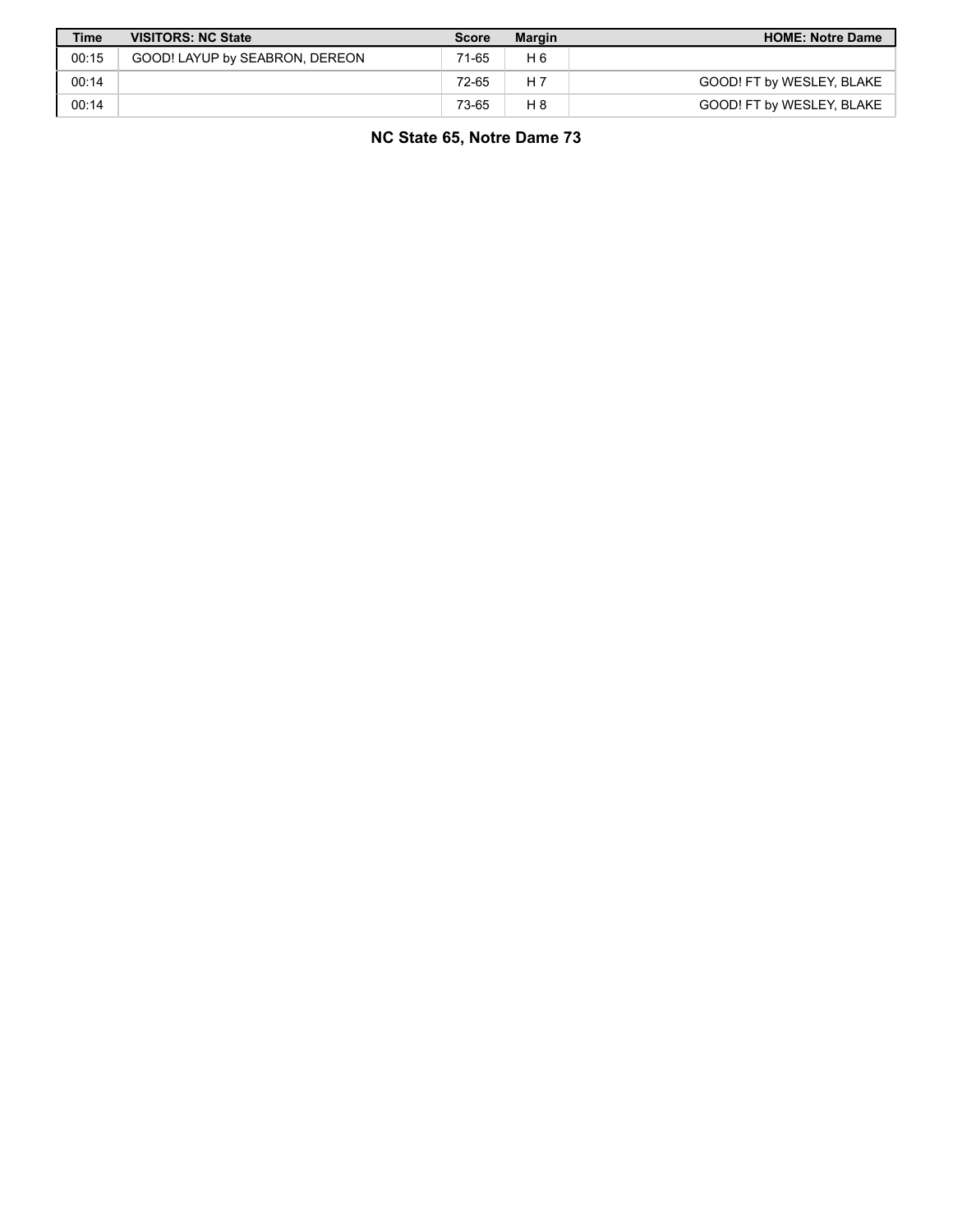#### **Official Substitutions Log NC State vs Notre Dame Period 1 January 26, 2022 at Purcell Pavilion at the Joyce Center - Notre Dame**



| <b>VISITORS: NC State</b>     | <b>Time</b>    | <b>Score</b> | <b>HOME: Notre Dame</b>                          |
|-------------------------------|----------------|--------------|--------------------------------------------------|
| 0 SMITH, TERQUAVION           |                |              | 0 WESLEY, BLAKE                                  |
| 1 SEABRON.DEREON              |                |              | 3 HUBB, PRENTISS                                 |
| 4 HELLEMS, JERICOLE           |                |              | 14 LASZEWSKI, NATE                               |
| 14 MORSELL, CASEY             |                |              | 20 ATKINSON JR., PAUL                            |
| 21 DOWUONA, EBENEZER          |                |              | 23 GOODWIN, DANE                                 |
| SUB OUT: 14 MORSELL, CASEY    | 16:48          | $6 - 2$      |                                                  |
| SUB IN: 3 HAYES, CAM          | 16:48          |              |                                                  |
|                               | 12:37          | $10 - 11$    | SUB OUT: WESLEY, BLAKE                           |
|                               | 12:37          |              | SUB OUT: ATKINSON JR., PAUL                      |
|                               | 12:37          |              | SUB IN: WERTZ, TREY                              |
|                               | 12:37          |              | SUB IN: RYAN, CORMAC                             |
| SUB OUT: 1 SEABRON, DEREON    | 10:56          | $16 - 14$    |                                                  |
| SUB OUT: 21 DOWUONA, EBENEZER | 10:56          |              |                                                  |
| SUB IN: 10 PASS, BREON        | 10:56          |              |                                                  |
| SUB IN: 11 GIBSON, JAYLON     | 10:56          |              |                                                  |
|                               | 09:16          | 19-18        | SUB OUT: GOODWIN, DANE                           |
|                               | 09:16          |              | SUB IN: WESLEY, BLAKE                            |
| SUB OUT: 3 HAYES, CAM         | 09:16          |              |                                                  |
| SUB OUT: 11 GIBSON, JAYLON    | 09:16          |              |                                                  |
| SUB IN: 5 ALLEN, THOMAS       |                |              |                                                  |
| SUB IN: 21 DOWUONA, EBENEZER  | 09:16<br>09:16 |              |                                                  |
|                               |                |              |                                                  |
|                               | 09:16<br>09:16 |              | SUB OUT: LASZEWSKI, NATE                         |
|                               |                | 19-19        | SUB IN: ATKINSON JR., PAUL                       |
| SUB OUT: 0 SMITH, TERQUAVION  | 08:14<br>08:14 |              |                                                  |
| SUB IN: 1 SEABRON, DEREON     |                |              |                                                  |
| SUB OUT: 10 PASS, BREON       | 06:42          | $22 - 23$    |                                                  |
| SUB IN: 3 HAYES, CAM          | 06:42          | 22-23        | SUB OUT: WERTZ, TREY                             |
|                               | 06:36          |              |                                                  |
|                               | 06:36<br>06:36 |              | SUB OUT: RYAN, CORMAC<br>SUB IN: LASZEWSKI, NATE |
|                               |                |              |                                                  |
|                               | 06:36          |              | SUB IN: GOODWIN, DANE                            |
| SUB OUT: 5 ALLEN, THOMAS      | 04:59          | $24 - 23$    |                                                  |
| SUB IN: 0 SMITH, TERQUAVION   | 04:59          |              |                                                  |
|                               | 03:54          | 24-23        | SUB OUT: ATKINSON JR., PAUL                      |
|                               | 03:54          |              | SUB IN: RYAN, CORMAC                             |
|                               | 02:40          | 26-23        | SUB OUT: WESLEY, BLAKE                           |
|                               | 02:40          |              | SUB IN: WERTZ, TREY                              |
|                               | 01:32          | 28-26        | SUB OUT: WERTZ, TREY                             |
|                               | 01:32          |              | SUB IN: ATKINSON JR., PAUL                       |

**NC State 30, Notre Dame 30**